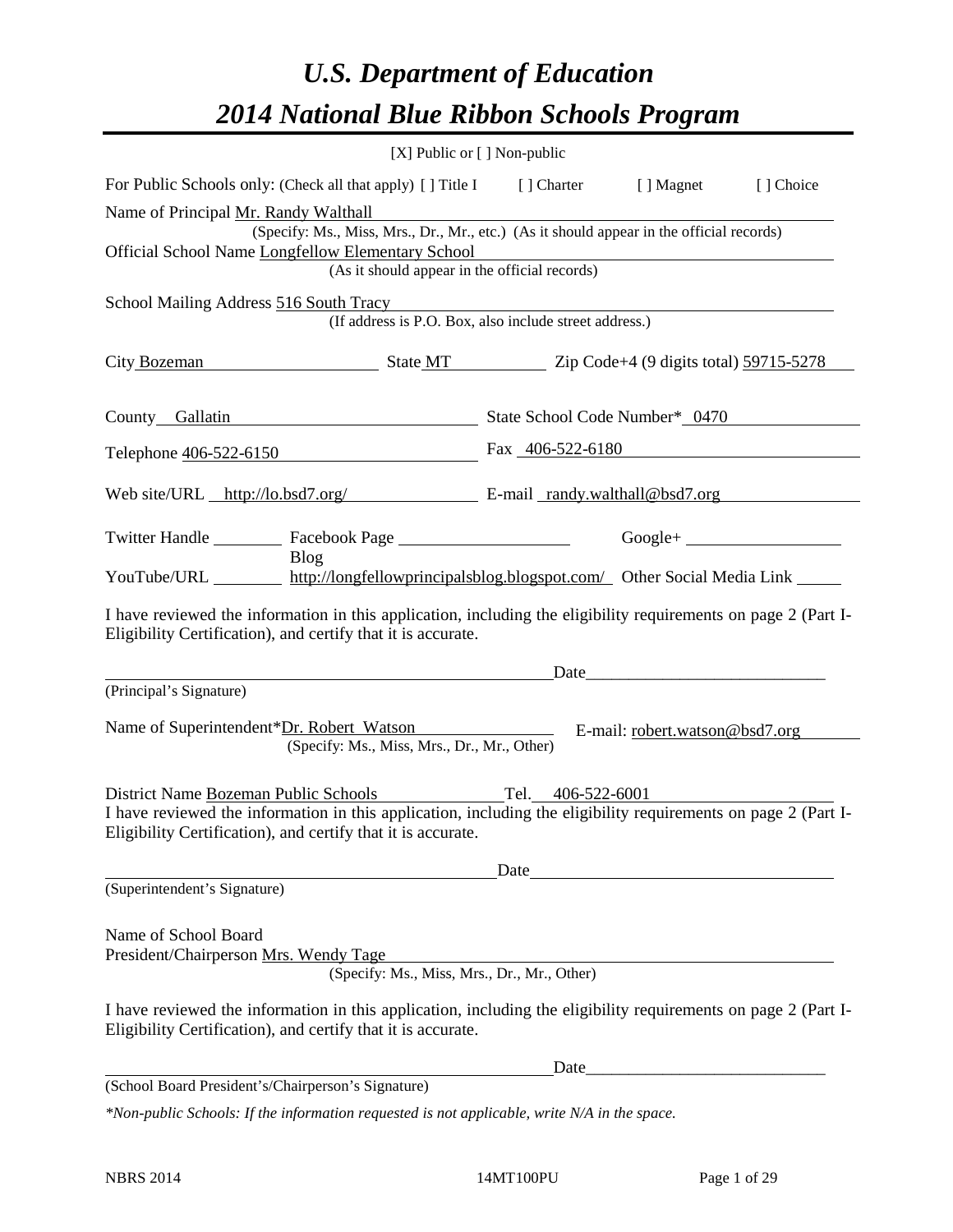#### **Include this page in the school's application as page 2.**

The signatures on the first page of this application (cover page) certify that each of the statements below concerning the school's eligibility and compliance with U.S. Department of Education, Office for Civil Rights (OCR) requirements is true and correct.

- 1. The school configuration includes one or more of grades K-12. (Schools on the same campus with one principal, even a K-12 school, must apply as an entire school.)
- 2. The school has made its Annual Measurable Objectives (AMOs) or Adequate Yearly Progress (AYP) each year for the past two years and has not been identified by the state as "persistently dangerous" within the last two years.
- 3. To meet final eligibility, a public school must meet the state's AMOs or AYP requirements in the 2013-2014 school year and be certified by the state representative. Any status appeals must be resolved at least two weeks before the awards ceremony for the school to receive the award.
- 4. If the school includes grades 7 or higher, the school must have foreign language as a part of its curriculum.
- 5. The school has been in existence for five full years, that is, from at least September 2008 and each tested grade must have been part of the school for the past three years.
- 6. The nominated school has not received the National Blue Ribbon Schools award in the past five years: 2009, 2010, 2011, 2012, or 2013.
- 7. The nominated school has no history of testing irregularities, nor have charges of irregularities been brought against the school at the time of nomination. The U.S. Department of Education reserves the right to disqualify a school's application and/or rescind a school's award if irregularities are later discovered and proven by the state.
- 8. The nominated school or district is not refusing Office of Civil Rights (OCR) access to information necessary to investigate a civil rights complaint or to conduct a district-wide compliance review.
- 9. The OCR has not issued a violation letter of findings to the school district concluding that the nominated school or the district as a whole has violated one or more of the civil rights statutes. A violation letter of findings will not be considered outstanding if OCR has accepted a corrective action plan from the district to remedy the violation.
- 10. The U.S. Department of Justice does not have a pending suit alleging that the nominated school or the school district as a whole has violated one or more of the civil rights statutes or the Constitution's equal protection clause.
- 11. There are no findings of violations of the Individuals with Disabilities Education Act in a U.S. Department of Education monitoring report that apply to the school or school district in question; or if there are such findings, the state or district has corrected, or agreed to correct, the findings.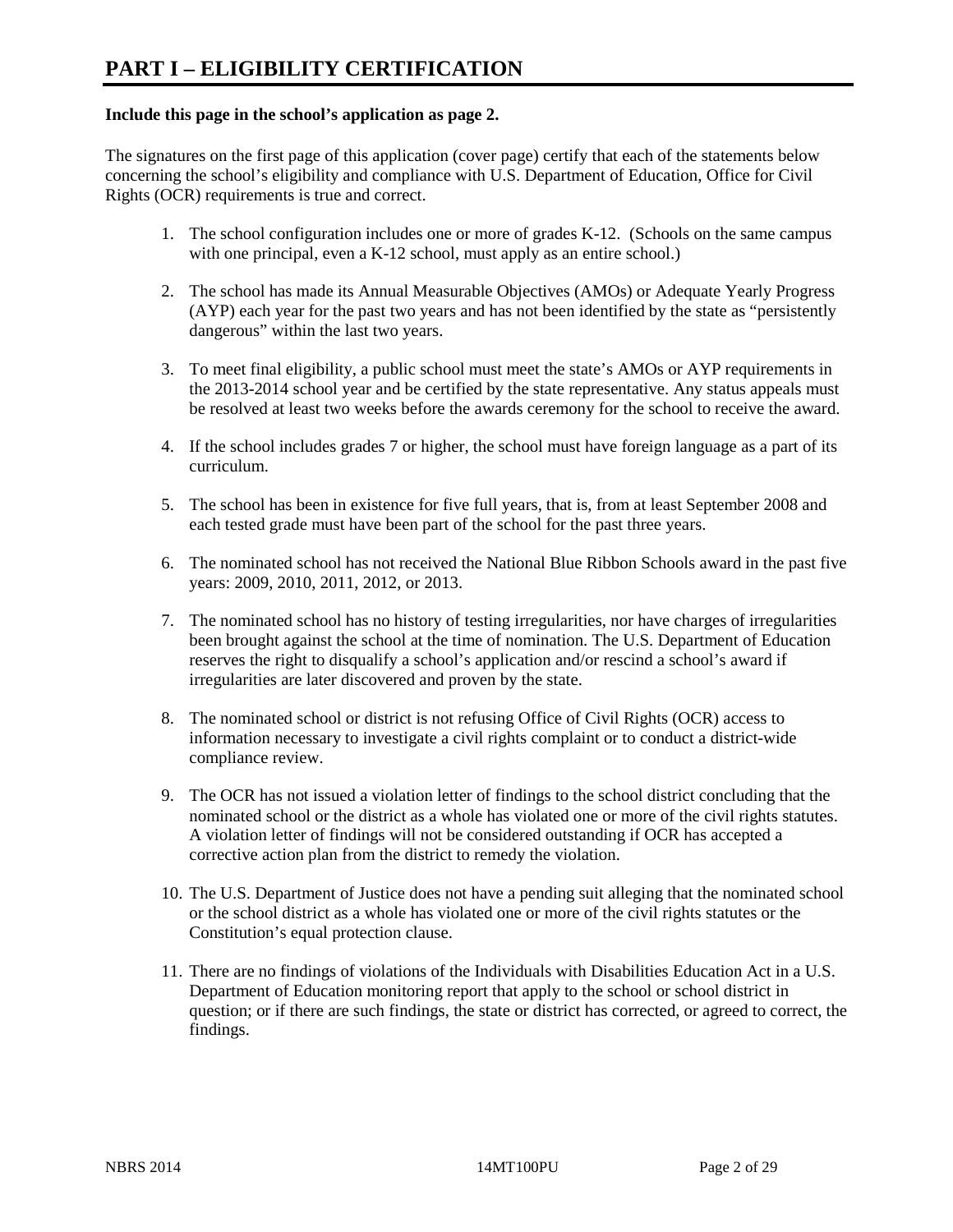### **PART II - DEMOGRAPHIC DATA**

#### **All data are the most recent year available.**

**DISTRICT** (Question 1 is not applicable to non-public schools)

| -1. | Number of schools in the district<br>(per district designation): | 8 Elementary schools (includes K-8)<br>2 Middle/Junior high schools |
|-----|------------------------------------------------------------------|---------------------------------------------------------------------|
|     |                                                                  | 1 High schools                                                      |
|     |                                                                  | $0 K-12$ schools                                                    |

11 TOTAL

**SCHOOL** (To be completed by all schools)

- 2. Category that best describes the area where the school is located:
	- [] Urban or large central city
	- [ ] Suburban with characteristics typical of an urban area
	- [ ] Suburban
	- [X] Small city or town in a rural area
	- [ ] Rural
- 3. 12 Number of years the principal has been in her/his position at this school.
- 4. Number of students as of October 1 enrolled at each grade level or its equivalent in applying school:

| Grade                           | # of         | # of Females | <b>Grade Total</b> |
|---------------------------------|--------------|--------------|--------------------|
|                                 | <b>Males</b> |              |                    |
| <b>PreK</b>                     |              | 1            | $\overline{2}$     |
| K                               | 25           | 24           | 49                 |
| $\mathbf{1}$                    | 29           | 30           | 59                 |
| $\mathbf{2}$                    | 25           | 26           | 51                 |
| 3                               | 34           | 18           | 52                 |
| 4                               | 26           | 31           | 57                 |
| 5                               | 13           | 47           | 60                 |
| 6                               | 0            | $\theta$     | $\theta$           |
| 7                               | $\theta$     | 0            | 0                  |
| 8                               | 0            | 0            | 0                  |
| 9                               | $\theta$     | $\theta$     | 0                  |
| 10                              | 0            | 0            | 0                  |
| 11                              | 0            | 0            | 0                  |
| 12                              | 0            | 0            | 0                  |
| <b>Total</b><br><b>Students</b> | 153          | 177          | 330                |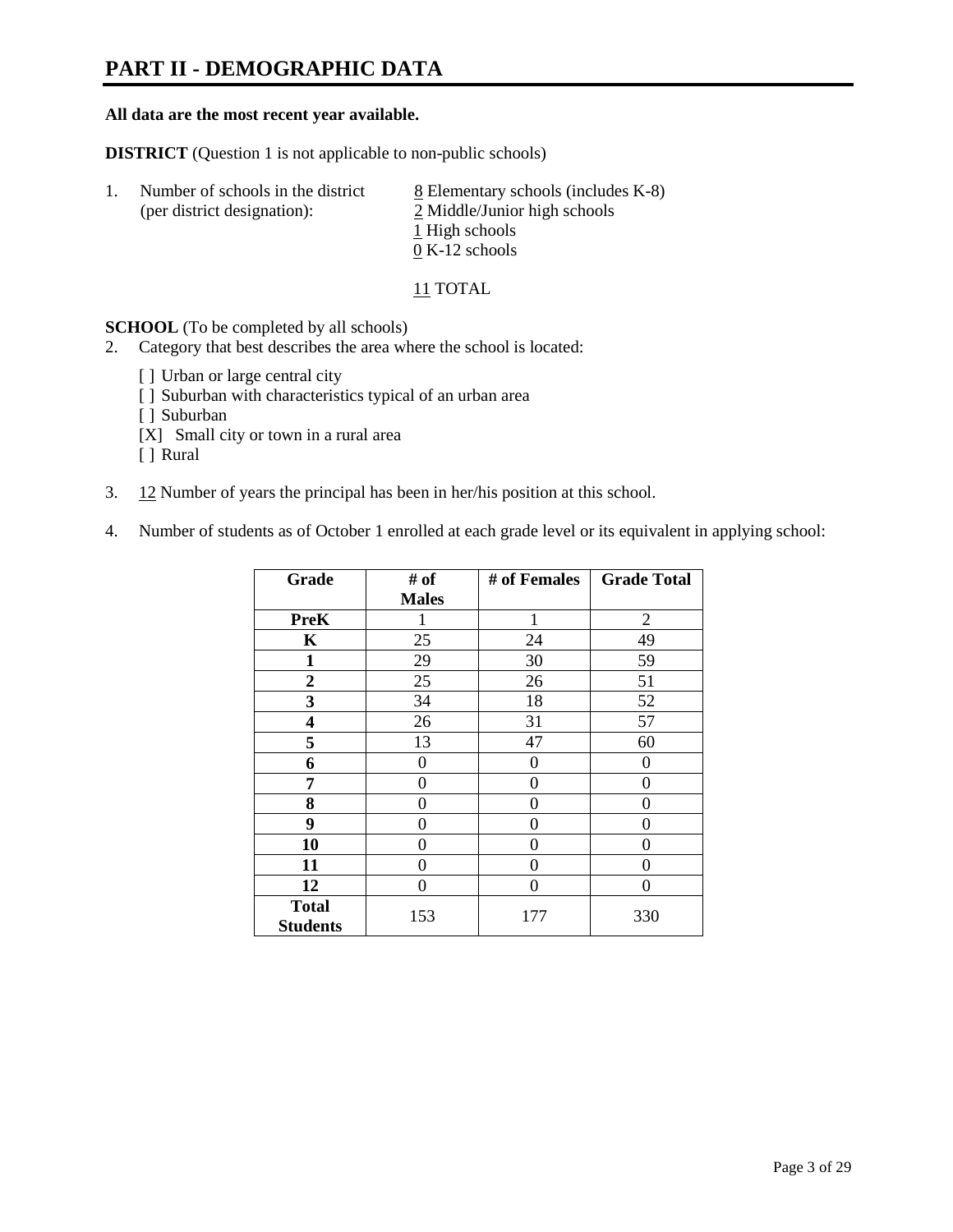the school: 1 % Asian

5. Racial/ethnic composition of  $\qquad \qquad \underline{0}$  % American Indian or Alaska Native 2 % Black or African American

4 % Hispanic or Latino

1 % Native Hawaiian or Other Pacific Islander

- 92 % White
- 0 % Two or more races
	- **100 % Total**

(Only these seven standard categories should be used to report the racial/ethnic composition of your school. The Final Guidance on Maintaining, Collecting, and Reporting Racial and Ethnic Data to the U.S. Department of Education published in the October 19, 2007 *Federal Register* provides definitions for each of the seven categories.)

6. Student turnover, or mobility rate, during the 2012 - 2013 year: 15%

This rate should be calculated using the grid below. The answer to (6) is the mobility rate.

| <b>Steps For Determining Mobility Rate</b>         | Answer |
|----------------------------------------------------|--------|
| $(1)$ Number of students who transferred to        |        |
| the school after October 1, 2012 until the         | 39     |
| end of the school year                             |        |
| (2) Number of students who transferred             |        |
| <i>from</i> the school after October 1, 2012 until | 9      |
| the end of the 2012-2013 school year               |        |
| (3) Total of all transferred students [sum of      | 48     |
| rows $(1)$ and $(2)$ ]                             |        |
| (4) Total number of students in the school as      | 330    |
| of October 1                                       |        |
| $(5)$ Total transferred students in row $(3)$      | 0.145  |
| divided by total students in row (4)               |        |
| $(6)$ Amount in row $(5)$ multiplied by 100        | 15     |

7. English Language Learners (ELL) in the school: 100 %

 3 Total number ELL Number of non-English languages represented: 2 Specify non-English languages: Spanish

8. Students eligible for free/reduced-priced meals: 17 %

Total number students who qualify: 56

If this method is not an accurate estimate of the percentage of students from low-income families, or the school does not participate in the free and reduced-priced school meals program, supply an accurate estimate and explain how the school calculated this estimate.

Amharic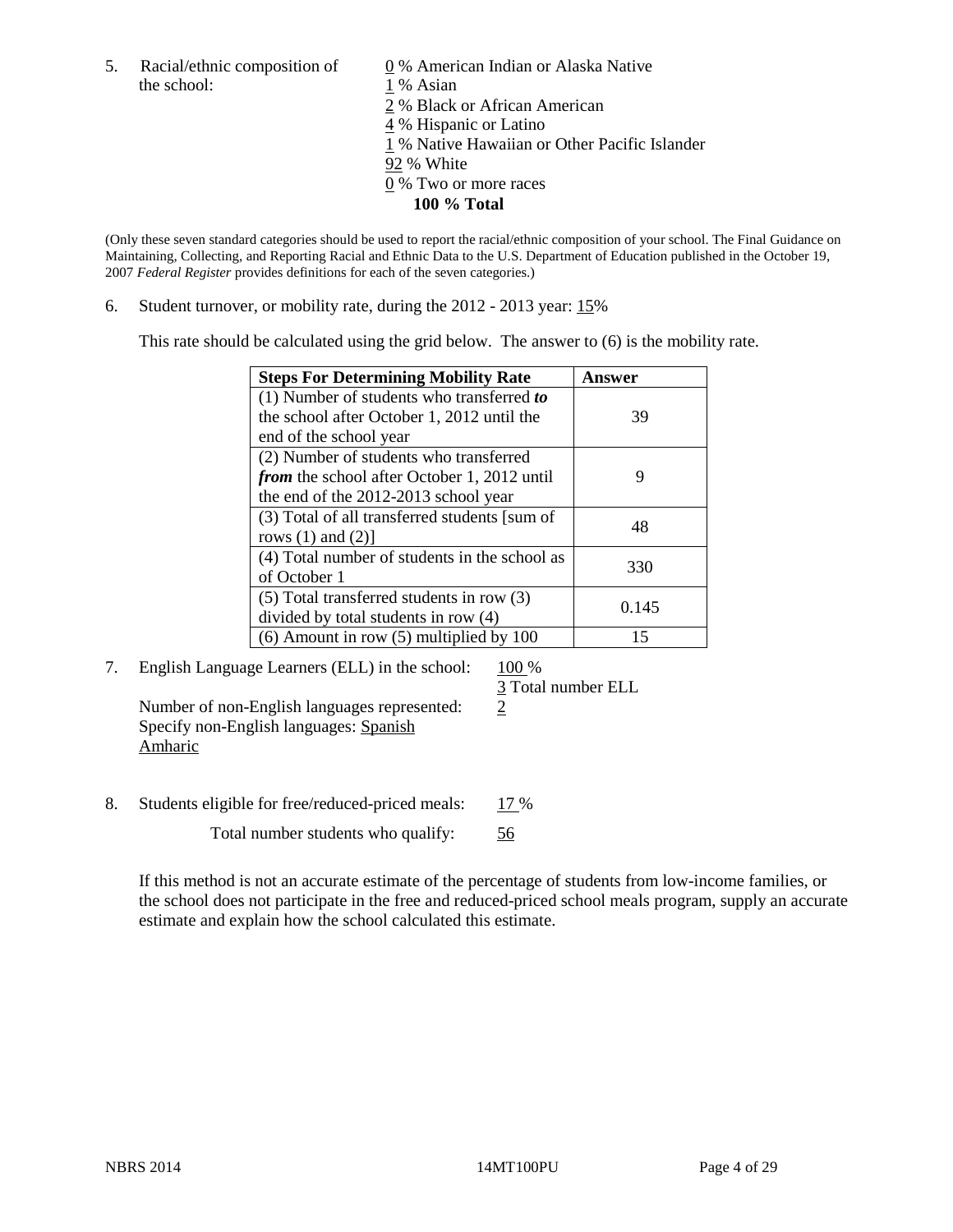21 Total number of students served

Indicate below the number of students with disabilities according to conditions designated in the Individuals with Disabilities Education Act. Do not add additional categories.

| 1 Autism                           | $\underline{0}$ Orthopedic Impairment   |
|------------------------------------|-----------------------------------------|
| 0 Deafness                         | 0 Other Health Impaired                 |
| 0 Deaf-Blindness                   | 12 Specific Learning Disability         |
| 1 Emotional Disturbance            | 8 Speech or Language Impairment         |
| $\underline{0}$ Hearing Impairment | 0 Traumatic Brain Injury                |
| 0 Mental Retardation               | 0 Visual Impairment Including Blindness |
| 0 Multiple Disabilities            | 0 Developmentally Delayed               |
|                                    |                                         |

10. Use Full-Time Equivalents (FTEs), rounded to nearest whole numeral, to indicate the number of personnel in each of the categories below:

|                                       | <b>Number of Staff</b> |
|---------------------------------------|------------------------|
| Administrators                        |                        |
| Classroom teachers                    | 14                     |
| Resource teachers/specialists         |                        |
| e.g., reading, math, science, special | 5                      |
| education, enrichment, technology,    |                        |
| art, music, physical education, etc.  |                        |
| Paraprofessionals                     | 8                      |
| Student support personnel             |                        |
| e.g., guidance counselors, behavior   |                        |
| interventionists, mental/physical     |                        |
| health service providers,             | 4                      |
| psychologists, family engagement      |                        |
| liaisons, career/college attainment   |                        |
| coaches, etc.                         |                        |
|                                       |                        |

11. Average student-classroom teacher ratio, that is, the number of students in the school divided by the FTE of classroom teachers, e.g.,  $22:1$   $24:1$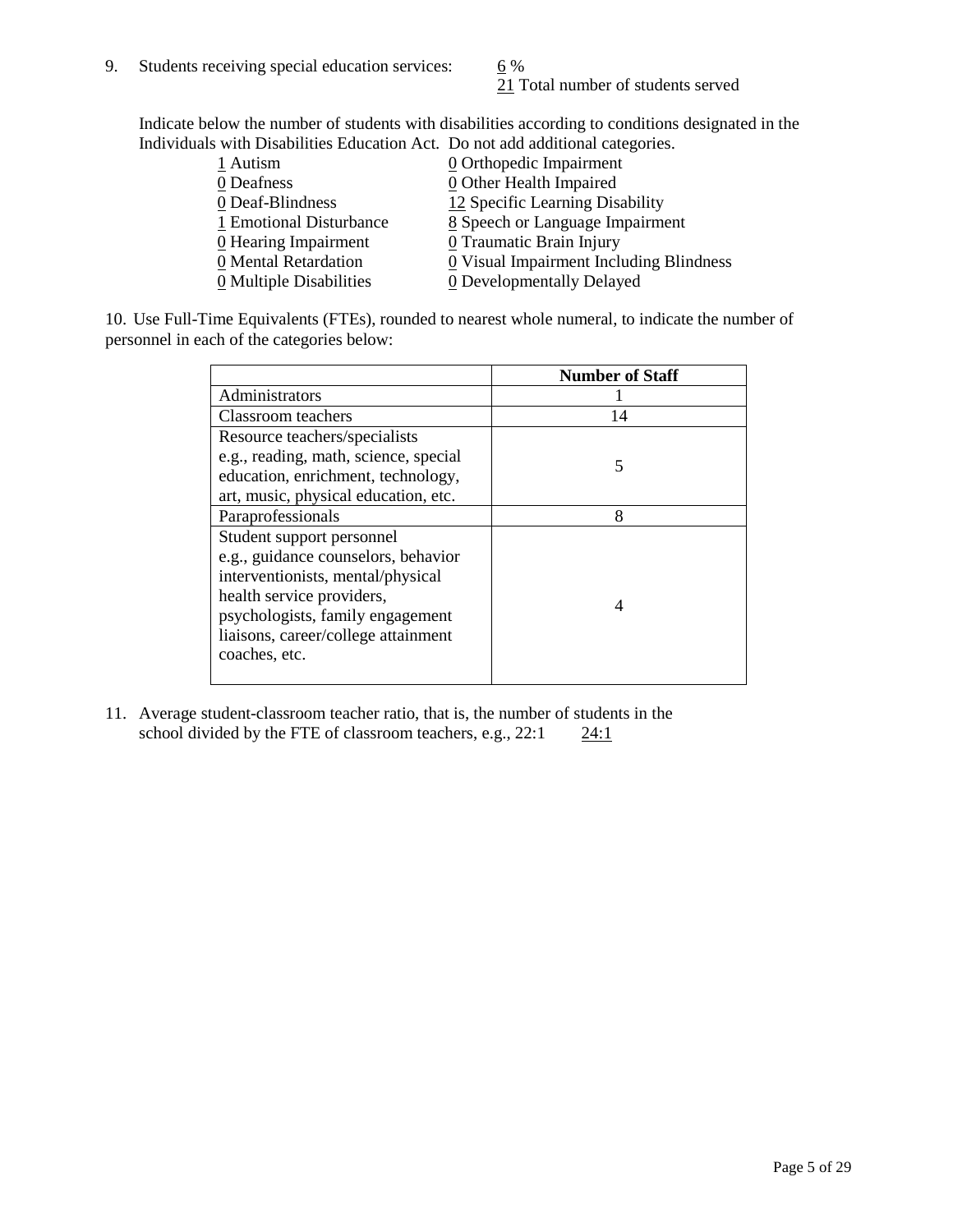12. Show daily student attendance rates. Only high schools need to supply yearly graduation rates.

| <b>Required Information</b> | 2012-2013 | 2011-2012 | 2010-2011 | 2009-2010 | 2008-2009 |
|-----------------------------|-----------|-----------|-----------|-----------|-----------|
| Daily student attendance    | 96%       | 94%       | 95%       | 97%       | 93%       |
| High school graduation rate | 0%        | 0%        | 0%        | 0%        | 0%        |

#### 13. **For schools ending in grade 12 (high schools)**

Show percentages to indicate the post-secondary status of students who graduated in Spring 2013

| <b>Post-Secondary Status</b>                  |          |
|-----------------------------------------------|----------|
| Graduating class size                         |          |
| Enrolled in a 4-year college or university    | $0\%$    |
| Enrolled in a community college               | 0%       |
| Enrolled in career/technical training program | 0%       |
| Found employment                              | 0%       |
| Joined the military or other public service   | 0%       |
| )ther                                         | $\gamma$ |

14. Indicate whether your school has previously received a National Blue Ribbon Schools award.  $Yes_$  No  $X_$ 

If yes, select the year in which your school received the award.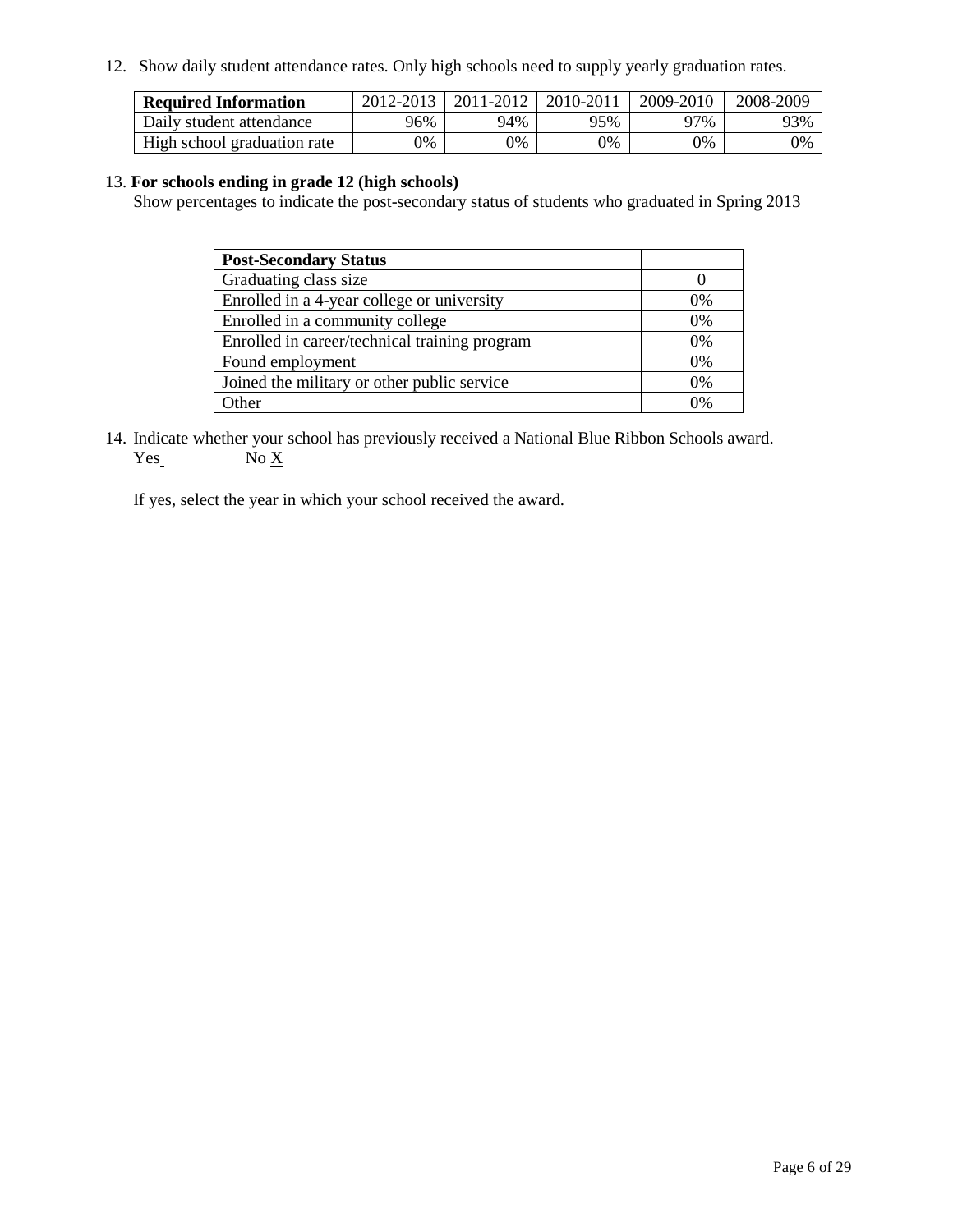#### **PART III – SUMMARY**

The Community of Longfellow School believes unequivocally that all children want to learn, can and do learn when given the opportunity. Our Mission/Vision Statement reflects this belief:

Longfellow School promotes educational excellence and social responsibility through a caring, studentcentered environment that values the diverse needs of all children. Students are challenged to become lifelong learners through the collaborative efforts of all members of the Longfellow community.

We cultivate educational excellence through: literacy focus, creative expression and scientific thinking. We encourage social responsibility through: personal responsibility, parental involvement and community awareness. We value the diverse needs of children through: recognizing learners as individuals, celebrating strengths & talents and providing challenging opportunities and activities.

Following a challenging consolidation that began sixteen years ago, the Longfellow staff has forged an exceptional learning environment for children. We view the work done through the consolidation to be a milestone that allowed us to build a strong, cohesive and focused staff committed to what is best for the children we serve. Another important transition has been the move from assigning paraprofessionals and support staff based on a teacher-equity model to a needs-based model driven by student assessment data and identified academic needs. Balancing the broad scope of educational and developmental needs, we have grown in our ability to collaboratively use assessment data to guide instruction that successfully targets children's needs. These milestones have been important in our success as a school. Over the past five years, Longfellow has shown consistent growth on multiple academic indicators. At the same time, students continue to experience outdoor learning, visual and performing arts and community based involvements.

Longfellow teachers have been honored in recent years with several notable recognitions. Over the past eight years, three of its teachers have been selected to receive the "Centennial Bell Award" as the Montana History Teacher of the Year. One member of our staff received her National Board Teaching Certification, one teacher has been voted "Mentor Teacher of the Year" by the CAP Mentor program on two separate occasions and two of our staff have received the prestigious "Peacemaker Award" from the Community Mediation Center of Bozeman. In addition to these, six of Longfellow's teachers have received either "Gold Star Awards" for outstanding teaching or a "One Class at a Time Award" from local community businesses for creative educational project designs. Finally, in 2012, our Principal received the Montana Science Teachers Association "Science Administrator of the Year Award". Longfellow is proud of it's accomplishments and the staff who help us achieve at very high levels.

Longfellow's history dates back nearly to Bozeman's beginning. First opened in 1905 and rebuilt in 1939 as a CCC project, generations of families have passed through our doors. Even today, child archaeologists unearth artifacts from our school grounds. Staff longevity has contributed to the school's quality, its connections to the community and the creation of family traditions in learning generation after generation. Two of our many traditions include the annual fall Wetlands Festival and the spring ArtWorks Festival.

For the past 18 years, students have developed an appreciation of water issues through our Wetlands Festival. From water quality testing to macro-invertebrate studies; from exploring tribal perspectives of rivers to understanding watersheds and waste water reclamation, our students become more responsible resource managers with a global awareness of what it takes to maintain a healthy community.

The annual ArtWorks Festival has been Longfellow's response to scarcity and budget limitations to fund the arts for the past 20 years. Our staff has remained committed to providing art as a lens for learning in all content areas. Student artists express learning and creativity as individuals, plus they create collective endeavors through the Artists-In-Residences program. Student artistic expression touches every area of our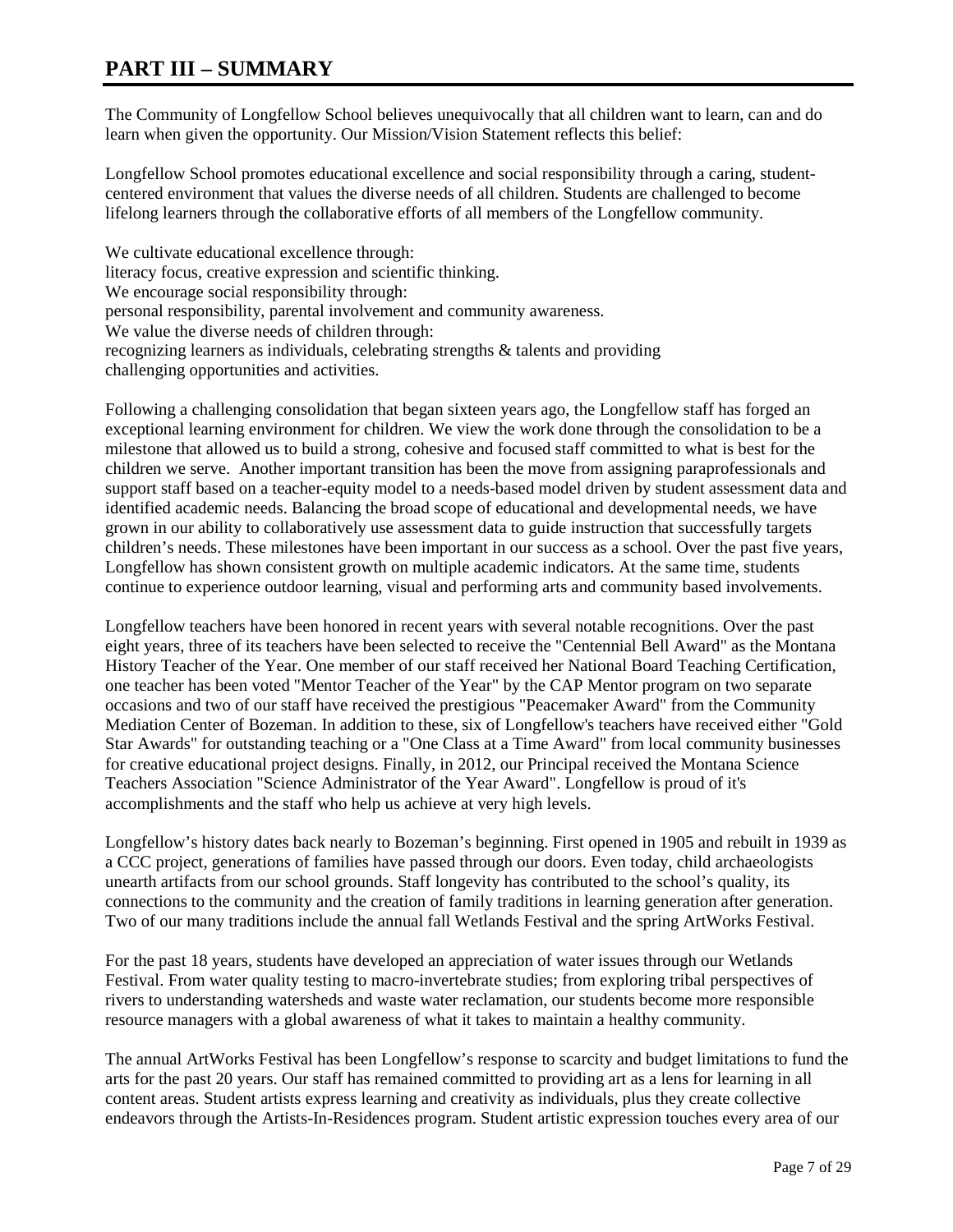school and our student's lives.

Longfellow draws approximately 325 children a year from nearby homes and our children benefit from close community ties. While a predominantly Caucasian community, our proximity to a thriving historic downtown, cutting-edge public library, and walking distance to Montana State University's campus and museum, help to give our students a global awareness and build cultural sensitivity. Often children walk, bike, or ski to school. Living in Bozeman is often a choice of people drawn to our small-town feel, excellent university and public school system, community consciousness, and world-class recreation opportunities. This focused existence is often reflected in the students we teach.

Longfellow's community embraces opportunities to support education, arts, culture, and diversity. Our schools' population reflects these same values. With assistance of resident nonprofits and organizations, we are able to provide supports to our community. Through a local community partnership, we employ a parent liaison to coordinate services and support families, provide Love & Logic parenting seminars, involve community volunteers in a one-on-one mentorship of students, and empower intermediate girls through Girls On The Run leadership training.

Longfellow perpetuates a culture of learning and growth by hosting parent and community volunteers, student teachers, and interns from Montana State University. Additionally, our teachers recruit local experts as guest teachers to share their careers and accomplishments with our children. Students experience our surrounding community's landscape through many field trips, including exhibitions at the Museum of the Rockies, Native American Heritage Days celebration at Montana State University, downhill and cross country ski field trips, overnight outdoor education in Yellowstone National Park and Beaverhead-Deerlodge National Forest, cultural adventures to the Headwaters of the Missouri River and Lewis & Clark Caverns, the state capitol building, and more. Our world is varied, and we believe so too should be learning opportunities for students.

Longfellow School staff focus as much on who we teach as on what we teach. We are aware of the important dynamic between curiosity and discipline, between compassion and personal responsibility, between supports and empowerment. The staff at Longfellow is dedicated to helping each child grow and develop into healthy, intelligent, wise and self-aware human being.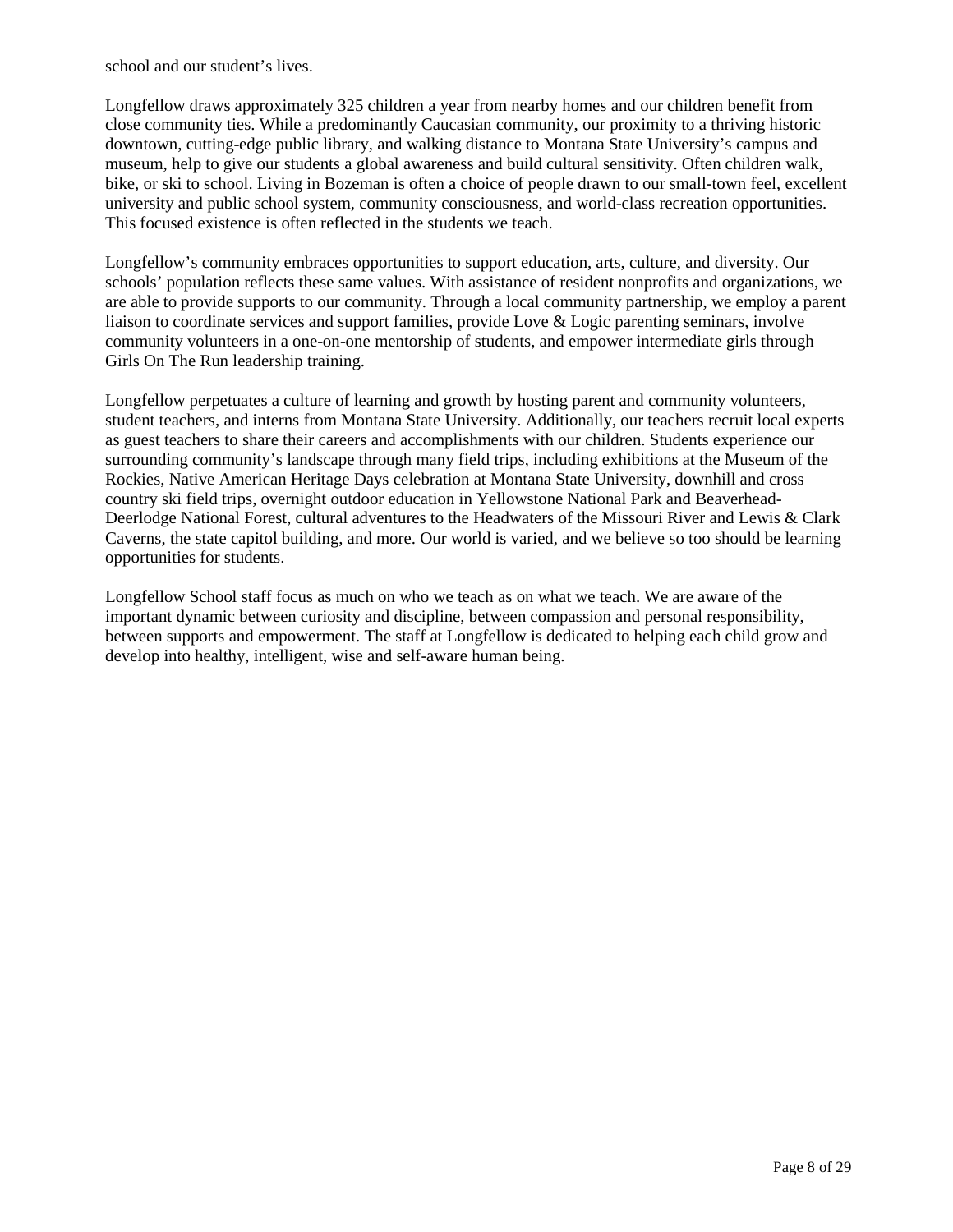#### **1. Assessment Results:**

The State of Montana has administered the MONT CAS Criterion Referenced Test (CRT) for the past five years. The test format and administration have remained unchanged during this time. At the elementary level, all 3rd, 4th and 5th grade students are required to take the state CRT.

In 2013 on it's online GEMS site, the Montana Office of Public Instruction (OPI) reported that eighty-four percent (84%) of 3rd, 4th and 5th graders tested scored at the "proficient and above " level in reading while sixty-five percent (65%) of students tested scored at the "proficient and above" level in math. On the same assessment, ninety-seven percent (97%) of Longfellow students scored at the "proficient and above" level in reading and ninety-three percent (93%) did so in math.

Disaggregated group performances were also reported by the OPI for Economically Disadvantaged and Special Education students. At the state level in reading, seventy-six percent (76%) of Economically Disadvantaged students scored at the "proficient and above" level and fifty-three percent (53%) of students with a Special Education designation scored at the "proficient and above" level. On the same reading assessments, Longfellow disaggregated groups scored ninety-seven percent (97%) and ninety-three percent (93%) "proficient and above" respectively.

At the state level in math, fifty-seven percent (57%) of Economically Disadvantaged students scored at the "proficient and above" level and thirty-four percent (34%) of students with a Special Education designation scored at the "proficient and above" level. On the same math assessments, Longfellow disaggregated groups scored ninety percent (90%) and seventy-five percent (75%), "proficient and above", respectively.

The Longfellow assessment data for the past five years has shown consistent, positive growth for students on Montana's Criterion Referenced Test. This growth has been consistent and has exceeded both the district and the state data trends for each of the last five years. Bozeman schools have the reputation of being high performing schools and Longfellow has consistently been one of the district's highest. The expectations for teacher performance and student achievement are high. Montana Annual Measurable Objectives (AMOs) for reading and math have been at 92% for reading and 84% for math for the past three years. Prior to that, state AMOs were 83% for reading and 68% for math. The school team works diligently to support students who need extra help and to challenge those who are working above grade level. That dedication has resulted in school level proficiency rates that are consistently ten to twenty percent higher than the state averages in reading and math.

Longfellow, as a community, has always set its sights on seeing that every child, every year achieves to proficient levels and above in all subjects. What is acceptable to our staff and school community is that every child is being challenged to go beyond their best and to succeed at ever higher levels.

Grade level specific data shows slightly greater variability than school composite trends due in part to the smaller numbers of students in the calculation for each grade level. The grade level specific trends, in general, show a positive or vacillating "flat-line" trend line. At all grade levels, the scores have remained above state levels for the five years being described. What is also significant for Longfellow are the performance trends of the school as a whole.

Performance trends in reading for our combined 3rd, 4th and 5th grade students have been positive for the past five years. Beginning with 91% of our students scoring at "Proficient and Above"  $(P+)$  in 2009, reading scores have risen to  $97\%$  P+ in 2013. During the same time period, scores of students who qualify for Free and Reduced Lunch Status (F&RLS) rose from 73% P+ in 2009 to 93% P+ in 2013. While individual grade level reports do not reflect the trends for special education students, a review of the composite data for the school shows a similar trend. In 2009, Approximately 76% of our Students with Disabilities (SwD) scored P+ on the state assessment. By 2013, this percentage had risen to 92%.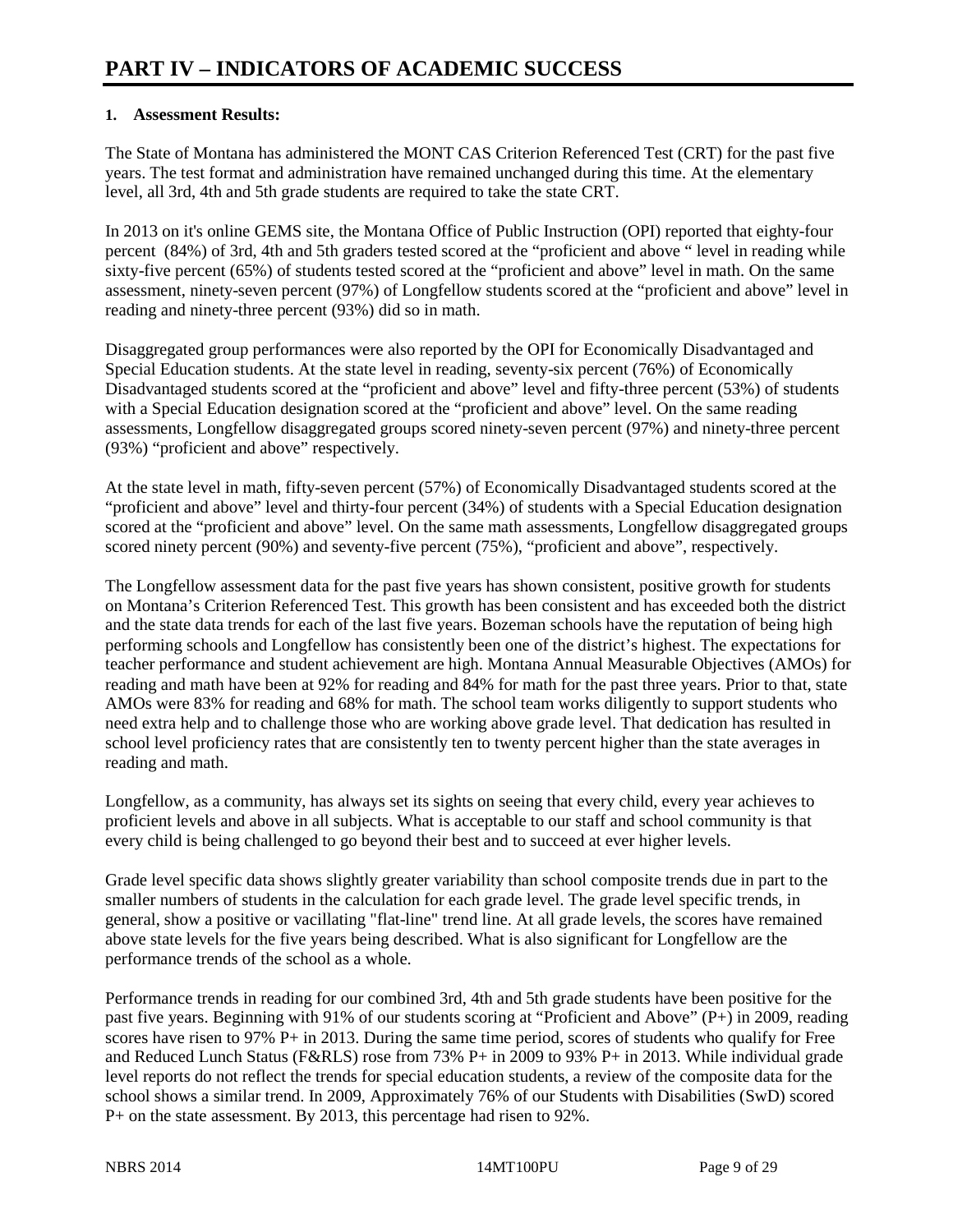Performance trends in mathematics over the past five years have also been positive for the school as a whole and for disaggregated groups. In 2009, 82% of all students at Longfellow who took the state assessment scored Proficient or Above. By 2013 this number had risen to 93% P+. Students qualifying for Free and Reduced Lunch Status began their improvements in 2009 when 60% of this composite group scored at the P+ levels. In 2013, 90% of students in this group scored at or above proficient. Growth among special education populations in reading and math have shown consistent, positive growth but not at the same rate as the rest of the school. Students with Disabilities improved form 60% P+ on 2009 to approximately 75% in 2013.

We attribute the success of our interventions to a number of factors. The focused attention we have placed on using both formative and summative assessment data to guide instructional decisions for individual students and groups of students has had a profound effect on student progress. Coupled with the focus on individualizing instruction has been a transition to a "Workshop Model" for reading, writing and math at most grade levels. The school's Instructional Coach has been instrumental in helping to facilitate this transition and in the professional development that has accompanied this change. As part of our workshop model, we support classroom instruction for our intensive intervention groups with our Reading Intervention Teacher, our math paraprofessional and multiple instructional paraprofessionals during these academic blocks to maximize support and focus on addressing individual needs. The teams structure their support around student needs through both push-in and pull-out models. Students are moved between groups as indicated by their progress toward identified targets. Ongoing assessment and grade level collaboration are key elements in designing and implementing successful interventions. Parental involvement is another significant element in the rising performance levels at Longfellow School. Parents and school personnel work together throughout the year to identify student growth goals and to divide the responsibilities for addressing those goals within the team members.

#### **2. Using Assessment Results:**

All members of the school community participate in a Multi-Tiered System of Support (MTSS) for students at Longfellow School. Individualized, differentiated instruction is the essential component to address student progress within all levels of the multi-tiered system. The school uses universal screeners to identify student needs in academic and behavioral areas. These designations guide our Professional Learning Community (PLC) decisions when identifying instructional intervention and enrichment groups. With the information gathered from initial screeners, PLCs at each grade level collaborate intensively on how to differentiate instruction to meet the needs of every student. Once teams have analyzed data, collaborative decisions are made that identify materials and design appropriate instructional strategies for each student. The assignment of support staff to classrooms are linked to the assessment data that is collected. A review of student need by grade level at the beginning of the year allows the administration to provide additional paraprofessional support in classrooms that have higher levels of support need. For example, this past fall, our team reviewed the fall assessment data and assigned our full-time and our part-time paraprofessional staff to support first and second grade classrooms with their Walk-to-Read and Walk-to-Math blocks because of the identified need for small group support of emerging readers and mathematicians. This model of support has been highly successful in helping our most challenged learners make the gains expected at each grade level.

Following the administration of initial screeners (Easy CBM reading & math and DIBELS), Longfellow teachers have indications of individual student strengths and needs. Additional assessments, used in conjunction with initial screeners include Phonics Survey, running records, District summative assessments and grade/classroom level formative assessments, intervention assessments, provide PLCs the information they need to provide students with appropriate, initial instruction. Instructional supports are provided to students whether they are challenged with grade level material or are advanced. For example, a kindergarten child that enters school in the fall and is identified with intensive needs (tier 3) in phonemic awareness would receive small group instruction in KPals, Read Well K, or other teacher-designed instruction that addresses the child's specific need. A critical component of this plan includes regular assessments (both formative and summative) and progress monitoring through collaborative PLC's in order to monitor the rate and success of the intervention. Changes in instruction are made as needed, every four to six weeks during the course of the intervention. On the other end of the spectrum, a student who is exceeding standards for his or her grade level would be offered opportunities to work above grade level. In this case, a third grade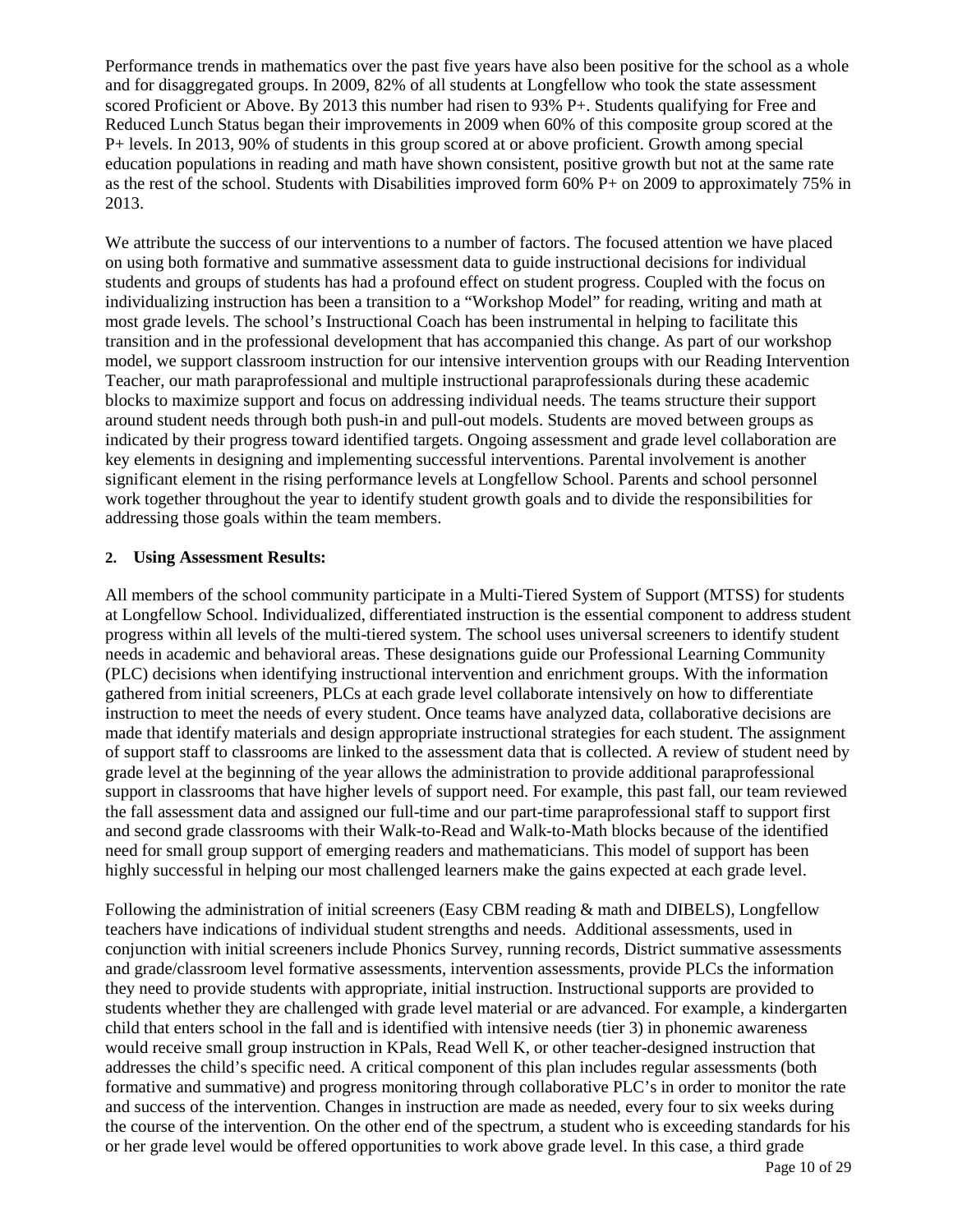student who was above grade level in math, for example, was given the opportunity to demonstrate proficiency with all third grade math concepts for a particular unit of study. When these skills were demonstrated, the student was offered independent study options for more advanced math concepts through online, individualized instruction in the Stanford University's Education Program for Gifted Youth.

Communicating to stakeholders about student progress is an integral part of the schools mission. Teachers are in frequent contact with parents about the progress of each child. MTSS teams meet weekly to discuss student needs and develop home and school based interventions that support student need. While the heart of communication about student progress is based in teacher-parent interactions, the district maintains an annual report card on progress toward the identified Long Range Strategic Plan (LRSP) goals and objectives. These inform the public about the progress of the District and individual schools. Other reports on student progress include a school-level, annual Board Report to trustees, district officials and parents that describe the schools progress toward its annual LRSP goals and other community accomplishments. Monthly meetings with the Longfellow Parent Association share more specific information about school progress. Bi-monthly school newsletters, school website and Principal's Blog are additional ways the school communicates with its community.

#### **3. Sharing Lessons Learned:**

Longfellow School educators have made significant contributions to the dissemination of successful teaching strategies to pre-service teachers, teaching professionals and parents in a variety of venues.

Longfellow Teachers have a long history of investing in the teacher preparation programs in our region. Our teachers contribute significantly in the preparation and development of the nation's future teachers. By serving the needs of pre-service teachers in all phases of their preparation, Longfellow teachers share their expertise, model best-practice instruction and mentor future teachers to help insure that our children have high quality educators in their classrooms. Over the past five years, Longfellow School staff have worked with over 85 students in various stages of their teacher preparation programs. This number reflects students in all three phases: Practicum I, Practicum II and Student Teaching. In addition, teachers and administration provide a rich, outdoor-science education teaching opportunity for up to 50 pre-service teachers each fall as part of Longfellow's Wetlands Festival. This effort is in conjunction with the Science Education classes at Montana State University and is currently coordinated by our principal, Longfellow teachers and MSU. Further, the special education staff at Longfellow School mentor teacher candidates as they pursue their endorsements in Special Education, Speech/Language Pathology and Counseling.

Longfellow Staff have been involved in a number of presentations over the years that impact educators and parents. One of our fifth grade teachers presented to over 100 teachers from around the state at the 2012 State Teacher Convention. She has written the biographies of sixty-five men and women who played significant roles in the development of Yellowstone National Park. This incredible resource, highlighting primary source documents, is now available world-wide trough the Yellowstone National Park Museum. One of our fourth grade teachers has taught upper division reading classes to over 50 educators over the past few years as they pursue their reading endorsement through Montana State University. One of our Kindergarten teachers has presented to over one hundred parents throughout the district on child development and preparing for successful Kindergarten experiences. Our Instructional Coach has been involved in numerous professional development offerings for teachers within our school, our district and region. Our Principal was invited to co-present a breakout session at the Coalition for Community Schools National Forum in May of 2012. The presentation focused on the work of Bozeman Public Schools and the THRIVE organization of Bozeman in providing comprehensive support services to students and families. This partnership is the key element in the successful implementation of the district's alternative standards and has mobilized hundreds of community volunteers in support of students and families. The program consists of the Child Advancement Project (CAP) that pairs volunteer mentors with students during the school day and the Parent Liaison Program that supports parents in their interactions with the schools. The presentation was to approximately fifty educators and community leaders from around the country who are working to strengthen their outreach in their communities and increase their success with children and their families.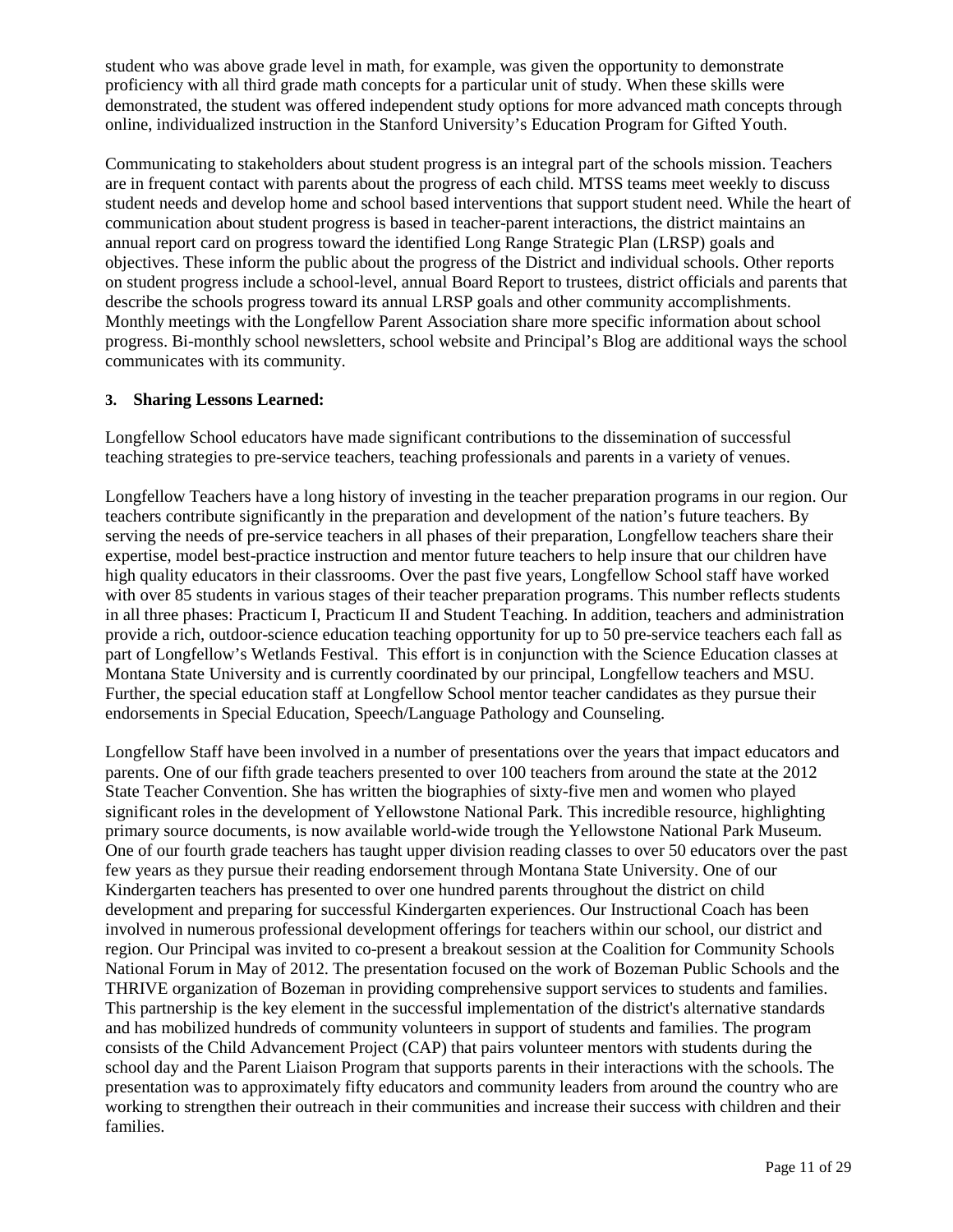Finally, teachers at Longfellow School have been involved in improving education through leading and participating in district level curriculum committees, grade level partnerships, staff meeting presentations to colleagues, on-line forums, parent training and other community engagement opportunities, such as our second grade "Math Night" for parents who want to help their children develop math skills.

#### **4. Engaging Families and Community:**

Longfellow has a tremendously positive, on-going relationship with its surrounding community. For years we have found ways to involve parents, local community members and students from Montana State University as partners in education. On any given day, family and community members can be found working in classrooms, volunteering on field trips and sharing their individual expertise with our students. This was evident in the fact that Longfellow logged over 3,200 volunteer hours within the building last year. In addition to daily volunteer hours, we also have major community events that happen throughout the year. All of the community events impact our students in a significant way, but two highlight Longfellow's commitment to family and community involvement.

Each fall, as a part of our science curriculum, students focus on the study and preservation of wetlands. As a culminating activity, we gather with local scientists, members of Fish, Wildlife and Parks, college students and parents to celebrate our Montana wetlands. Education students from our nearby college and community members have the opportunity to teach and share their expertise with our students. This outdoor education experience gives the students a chance to demonstrate their understanding of the wetlands in a hands-on, authentic setting. This event, while fun and engaging for the students, has a deeper purpose to set the stage for a year of inquiry-based learning.

Longfellow recognizes the many ways to engage students in learning and personal growth toward College and Career Readiness goals. One avenue is through the arts. An emphasis on the arts is evident throughout the year through our ArtWorks program. This program allows us to collaborate with local artists, musicians, dancers and theatrical groups. Our students are exposed to a variety of art experiences that are integrated into all curriculum areas. Artists create projects with individual classes; grade-levels participate in musical or theatrical performances; and students are able to visit local art exhibits throughout the year. These experiences provide another opportunity for students to express their learning and to develop as a whole child.

These events give a small glimpse of what happens everyday at Longfellow. Our staff and community work together as a team to provide an outstanding, well-rounded education for our students. The commitment and support of our families are what make our motto hold true, "Longfellow-It's a Community."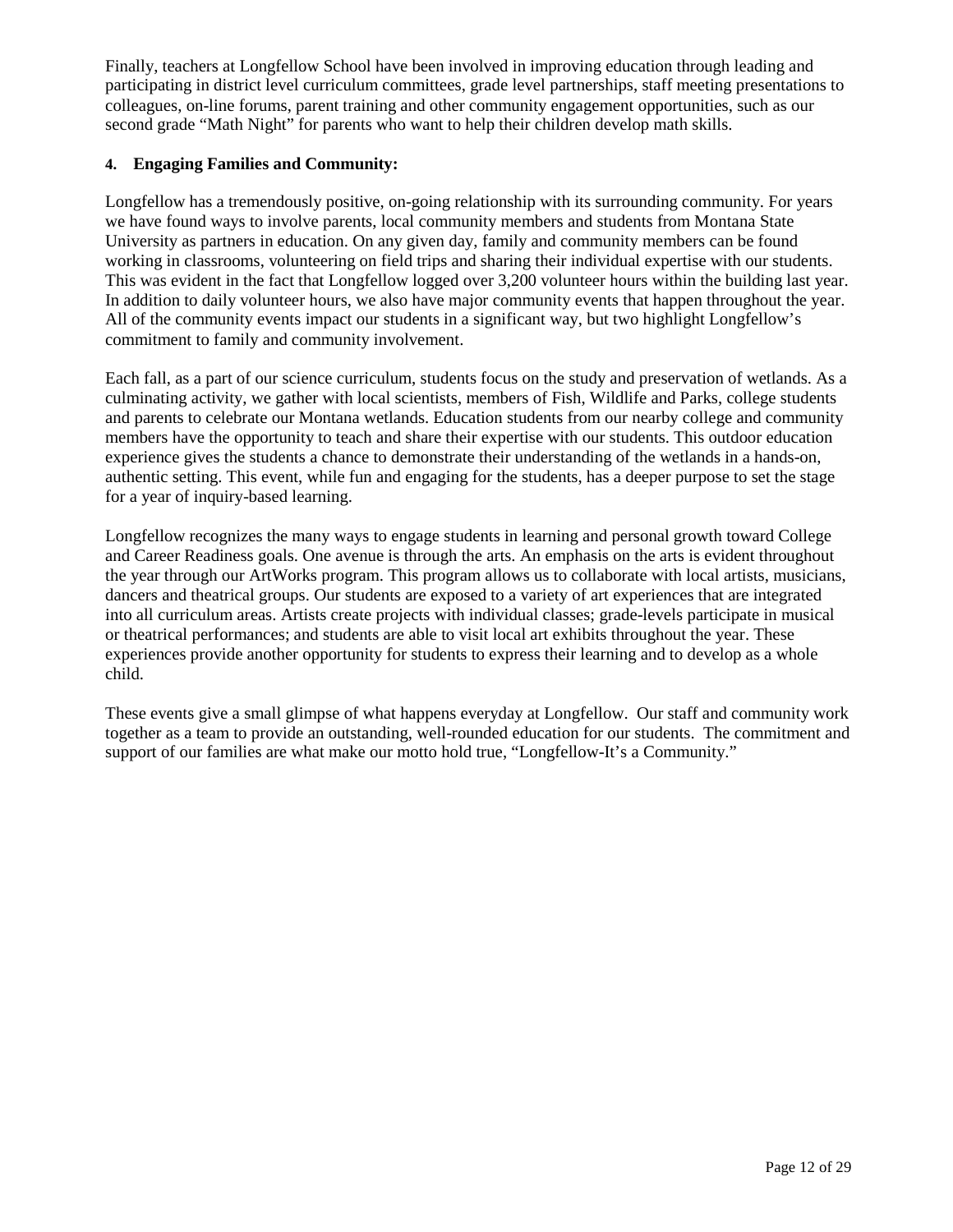#### **1. Curriculum:**

All components of the Bozeman Public schools curriculum are designed to prepare children to meet the rigors of the new Montana Common Core State Standards and to be prepared for life after school (College and Career Ready). The Longfellow Curriculum mirrors the curriculum of the district. Longfellow's curriculum focus includes a strong focus on all core subjects using a variety of resources to support instruction to the common care.

#### ELA

Since Montana's full adoption the CCSS, Bozeman School District provides Longfellow school with a "model" curriculum to allow full implementation and integration of the ELA standards. Longfellow uses a Balanced Literacy Model keeping the six ELA CCSS shifts in mind, thus insuring integration of reading and writing into all areas of curriculum. Our district library is leveled. Every classroom has a leveled fiction and non-fiction library for ease of integration of math, science and social studies performance projects. Teachers follow the reading and writing workshop model for the "gradual release of responsibility" for students as well as giving their children power as thinkers and learners. They have many resources to help them successfully incorporate skills with the workshop model including the Common Core Reading and Writing Workshop Units of Study Series from firsthand press, the Houghton-Mifflin Reading Series and a web-based model curriculum with units containing targeted student learning objectives so students know what they know and what they need to know in order to be college and career ready.

#### Math

Bozeman School District has provided Longfellow School math curriculum models integrating the CCSS math standards with performance-based assessments. These models and the CCSS crossroads with Everyday Math enable teachers to integrate math into all areas of curriculum with rigorous classroom reasoning and project designs within a math workshop model. Everyday Math introduces initial critical areas and then continues to develop strategies and problem solving in these areas throughout the year. Teachers have a flexible base for mathematical critical area choices in their framework for teaching. This teacher empowerment allows for optimal differentiation and integration opportunities across all curriculum areas.

#### Science

All students at Longfellow have the opportunity each year to complete science curriculum activities in life, earth and physical science fields. Each grade level uses a kit based approach that provides hands-on science lessons and activities in a broad array of science topics that are integrated into other curriculum areas. In addition, all students are involved in outdoor science opportunities through our fall Wetlands Festival, field trips to local and regional parks including the Lewis & Clark Caverns and Yellowstone National Park. Multiple science contests are offered throughout the year to further encourage student engagement. Teachers also provide students with opportunities to learn from local scientists as guest speakers, participate in walking field trips to the Museum of the Rockies and through the annual Science Fair.

#### Social Studies

State Common Core performance standards provide clear expectations for instruction, assessment, and student work. They define the level of work that demonstrates achievement of the standards. Performance standards incorporate content standards, but expand upon them by providing suggested tasks, sample student work, and teacher commentary on that work. Primary source documents that support the study of grade-level defined topics form the backbone of the social studies curriculum at Longfellow. Teachers and students access a wide variety of online services including the Library of Congress and the Smithsonian Institute to enhance the study of society, cultures and our history. Integration, guiding questions and inquiry are used purposefully to help students develop a global awareness.

#### Visual & Performing Arts

Students at Longfellow have the opportunity to engage in music twice a week. Their exposure to the

NBRS 2014 14MT100PU Page 13 of 29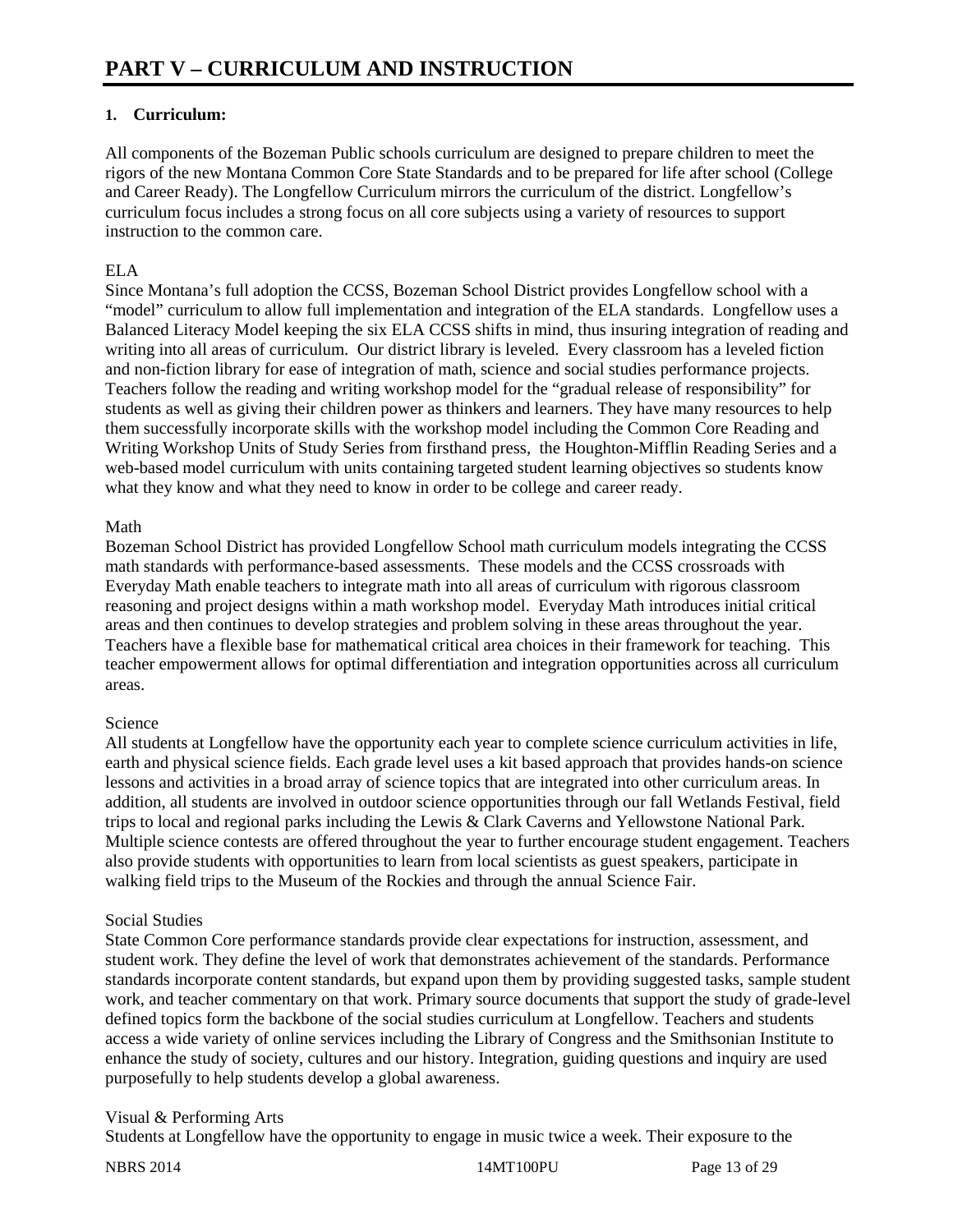historical context of music and the skills they gain in rhythm, timing, cooperation and self-expression are lifetime benefits of the strong music offerings we have for students. General music is often studied in the context of the grade level curriculum. Students have weekly opportunities to express their learning through the visual arts and use them often to complement the written work they produce. Professional artists are contracted by the school to bring a wide variety of art topics and experiences to students throughout the year. Topics related to clay sculpture, watercolor, acrylics, found art, are covered annually. Occasionally, topics in metallurgy are also covered.

#### Health Enhancement

Longfellow provides ninety minutes of Health Enhancement instruction per week. The curriculum is district driven and includes knowledge acquisition and performance skills development in a wide variety of health, physical fitness and physical skills areas. Students develop skills in diet and nutrition, social dynamics, drug abuse awareness, spatial awareness, manipulative skills along with individual and team sports including soccer, basketball, wrestling, cross country and downhill skiing, gymnastics and others. The School Resource Officer supports the Health Enhancement program with regular classroom visits and co-teaches lessons on social dynamics, respect, violence and drug abuse awareness.

#### Technology

Technology tools are utilized daily in all classrooms. Whether using iPads, laptops or some other type of technology, students are gaining life skills and expertise in using the tools of technology to support the work they do. The school curriculum provides direct instructional support in keyboarding, research, presentation tools and digital citizenship. Technology is used across curriculum areas and for a variety of purposes that are age and developmentally appropriate. Student safety is of utmost importance in the use of technology tools in the classroom and students receive direct instruction in managing themselves when on line. State assessments are moving to online formats and Longfellow students are developing proficiencies each year to make the most of this tool.

#### Foreign Language

There is no formal elementary school Foreign Language within the Bozeman Public Schools. However, teachers at Longfellow School have continued to provide students with some limited exposure to the Spanish Language through basic vocabulary and functional language instruction. These efforts have included volunteer partnerships with the Foreign Language Department at Montana State University. Longfellow has also partnered with parents to pilot an after school program in Mandarin Chinese and has included Spanish Language instruction in its Before School CARES program. A number of community efforts have begun (both business and volunteer) to try and provide opportunities for our students to develop proficiency with languages other than English.

#### **2. Reading/English:**

Longfellow's program provides a rigorous and student-centered curriculum that focuses upon the individual needs through the implementation of varied methods of instruction. Primary classrooms utilize a Walk to Read (WTR) practice designed to target learning to the specific needs of students. Teachers use alphabet, phonemic awareness, phonics, sight word, reading fluency, vocabulary and comprehension assessments to determine the needs of each learner. With this information, teachers devise learning plans for students. Students demonstrating at-risk behaviors receive additional and more frequent assessments to monitor student growth. These students also receive instruction in a group no larger than a 1:6 ratio, in programs such as Read Well or Reading Mastery. When students WTR, they leave their classrooms and meet with instructors who provide targeted instruction. For example, currently second graders meeting benchmark are in a group of twenty and use the Reader's Workshop model using appropriate text complexity. The twentythree students reading above grade level are placed in literacy groups using more challenging texts. The model is an "all hands on deck" approach and all available resources are utilized to provide the appropriate reading instruction for each student. WTR groups are assessed and revised every six to eight weeks.

In the upper grade classrooms the focus is primarily on reading to learn. Teachers have implemented a Reader's Workshop model for instruction. Continued reading support in reading strategies are enforced using a variety of genre studies. Throughout the year students delve into units of instruction such as fiction,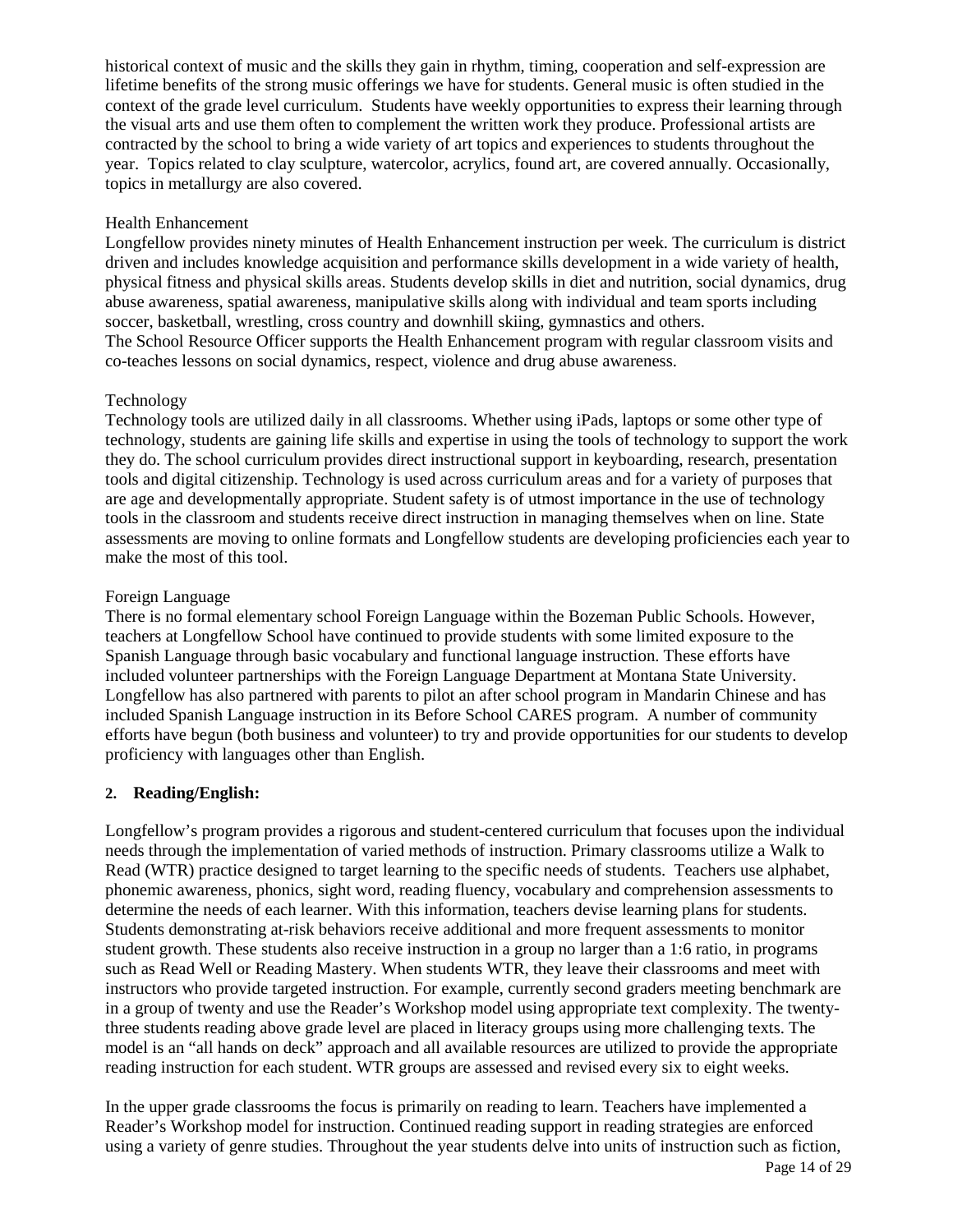nonfiction, mysteries and biographies to name a few. For example, during the nonfiction unit specific attention is given to close reading activities to reinforce vocabulary development, author intent, and rereading text for deeper understanding. Teachers use a variety of assessments such as: running records to level students, reading fluency, comprehension tests, vocabulary and student conferencing to ensure each child is receiving the appropriate level of instruction. Students demonstrating below grade level proficiencies, receive support through small group instruction and scaffolding techniques to support understanding. These students also receive additional reading minutes through the use of paraprofessionals and adult mentors at our school. All grade levels use the school's leveled library and district's leveled library to provide appropriately leveled books for instruction. For above grade level readers novel studies are used. Word Masters for vocabulary development, and adaptive technology such as Scoot Pad website are used to challenge these students.

#### **3. Mathematics:**

Longfellow students receive a focused and coherent math curriculum through the implementation of varied instructional approaches. Grade levels utilize parent volunteers, special education resource personnel, trained community volunteers through America Counts, small flexible groups, enrichment programs, math paraprofessionals, district instructional coaches, and collaborative planning among grade level teams.

The primary level (K-3) implements a Walk to Math (WTM) approach which provides differentiated instruction opportunities for all students. Common Core content-specific pretests are given to place students in leveled groups. Teachers collaborate and design activities to meet the specific needs of these groups. For example, the second grade team uses math stations as a tool to provide meaningful, self-directed activities. The at-risk students have a smaller student to adult ratio which provides more individualized and small group support. The advanced-level students are paired and work at a higher level of independence. Within each content-specific area, teachers continually observe, monitor and assess students for understanding and adjust group configurations accordingly.

The intermediate level (4-5) utilizes math paraprofessionals to facilitate flexible groupings. At risk students receive more adult support to reinforce the current topic. The advanced level students are provided an enrichment program through Continental Math League, which is supported by parent volunteers under the direction of the District's Director of Gifted Education. Math concepts are reinforced through partner work, math games, on-line activities, manipulatives, and daily homework and projects.

Assessments are an integral part of the program which provides the teacher with data to manage flexible groups. Formative and summative assessments such as pre/post testing, easyCBM on-line progress monitoring, benchmark testing and district assessments are utilized.

#### **4. Additional Curriculum Area:**

Art is an important curricular component of Longfellow School. Using the arts we cultivate educational excellence through creative expression. We are able to encourage social responsibility through personal involvement and community involvement in the arts. Art is an important avenue to celebrate diversity. It allows us to meet the diverse needs of children through celebrating their strengths and talents. Visual and performing art increases student academic achievement, higher order thinking, communication, and collaboration skills. The arts encourage independence and focus. They build strong content knowledge and help build an understanding of cultural perspectives. All of these qualities are essential college and career skills. The arts are lifelong pursuits that empower students and develop the whole child.

Art is integrated throughout all curricular areas in Longfellow and we connect to the community by inviting local, professional artists into the school to facilitate art residencies. Visual arts serve as an avenue for formative and summative assessment in all areas of the curriculum. For example, Longfellow second grade students study monuments around the world in Social Studies, looking for patterns of what monuments mean to the people. Then, the students create their own monument with a big idea in mind, such as, adventure or respect. After writing about their monument they present to parents during a learning celebration. Children use their art to communicate with our larger community. Our students participate in art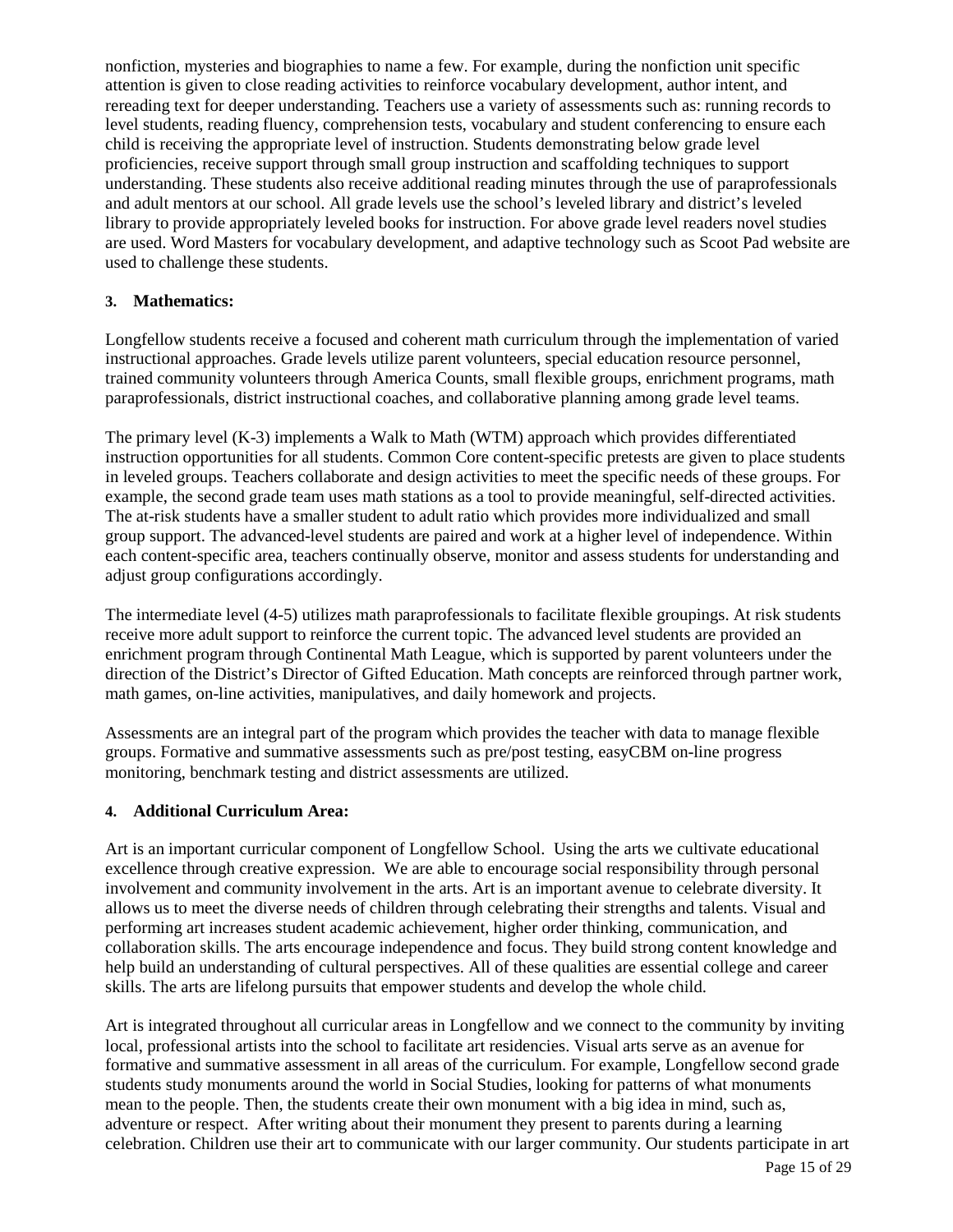shows throughout the year and have a permanent art exhibition in the school. These opportunities help to provide relevance and enhance the rigor of the curriculum.

Performing arts add another important component to the curriculum at Longfellow. All students participate in weekly general music classes. Fifth grade band and orchestra offerings enjoy a 98% participation rate and for those third through fifth grade students who are interested, there is an extra curricular, performance choir. These performing arts opportunities afford students an avenue to integrate math, speaking & listening, writing and reading into their world of music and theater. Longfellow's Artists in the Schools program connects the students to the larger community and exposes the students to "real life" artists. Many teachers incorporate creative dramatics and theater into their daily lessons. In May we celebrate the year with our "Artworks" festival, a celebration of student work. From this festival we are able to raise money to provide classrooms with high quality art materials and equipment. Every year fifth graders create and donate a legacy piece of art to the school. Continuing art education for teachers also support students' art experiences in the classroom. Utilizing the arts through instruction provides students opportunities for problem solving, self-expression, risk taking, and community involvement. Students connect to themselves and each other while exploring creativity within a supportive environment.

#### **5. Instructional Methods:**

Longfellow School embraces a collaborative teaching model. Grade level teams initially meet to access student data to form flexible groups and design differentiated, rigorous, and relevant curriculum. These Professional Learning Communities (PLC) continue throughout the year as new data is collected. Teacher goals are clearly outlined according to student needs providing continual formative assessment for student achievement.

We use many techniques to provide targeted student instruction and frequent, ongoing assessment of all students' progress such as the Walk to model, workshop model, small group instruction, individual conferencing, cooperative learning and project-based learning. Technology allows immediate feedback through the use of a document camera, LCD projector, iPad apps and on-line games. Longfellow has embraced the use of choice within the curriculum. This choice is provided through the varied techniques. For example, during second grade Writing Workshop students choose which animal to research, write informational text, and publish and share their findings. Students use many sources to search for information such as electronic encyclopedias, the web, and databases thus providing authentic research opportunities. They also utilize word processing and other computer techniques for the final projects. The fourth grades use Google docs to encourage collaboration and presentation opportunities. Students create and share information using community editing. Concept maps are also created on Google docs for science and social studies topics. One example of project-based learning was in second grade. Students studied local trees, surveyed the school, raised money, met with the city and had a new tree planted on the playground.

Longfellow has amazing community involvement. Adult support teams are used to give differentiated opportunities for enrichment and intervention. Special education teachers and community volunteers offer individualized and small group instruction for these struggling and high learners. Longfellow utilizes many instructional methods to ensure student success for all.

#### **6. Professional Development:**

Six years ago, Bozeman School District 7 adopted the Jim Knight Instructional Coaching Model which emphasizes a partnership approach to improving instruction. The primary goal of the instructional coach is to demonstrate new effective practices to teachers addressing classroom management, content enhancement, classroom culture or formative assessment. Longfellow's instructional coach is cognizant of the school's challenges, the district's and the school's Long Range Strategic Plan.

Providing professional development opportunities to teachers is a priority of Longfellow Elementary School; all teachers are given the flexibility to develop an individual professional development plan. Teachers may collaborate or work individually outlining their specific goals in their teaching; some examples teachers have chosen in the past range from technology classes provided by the district,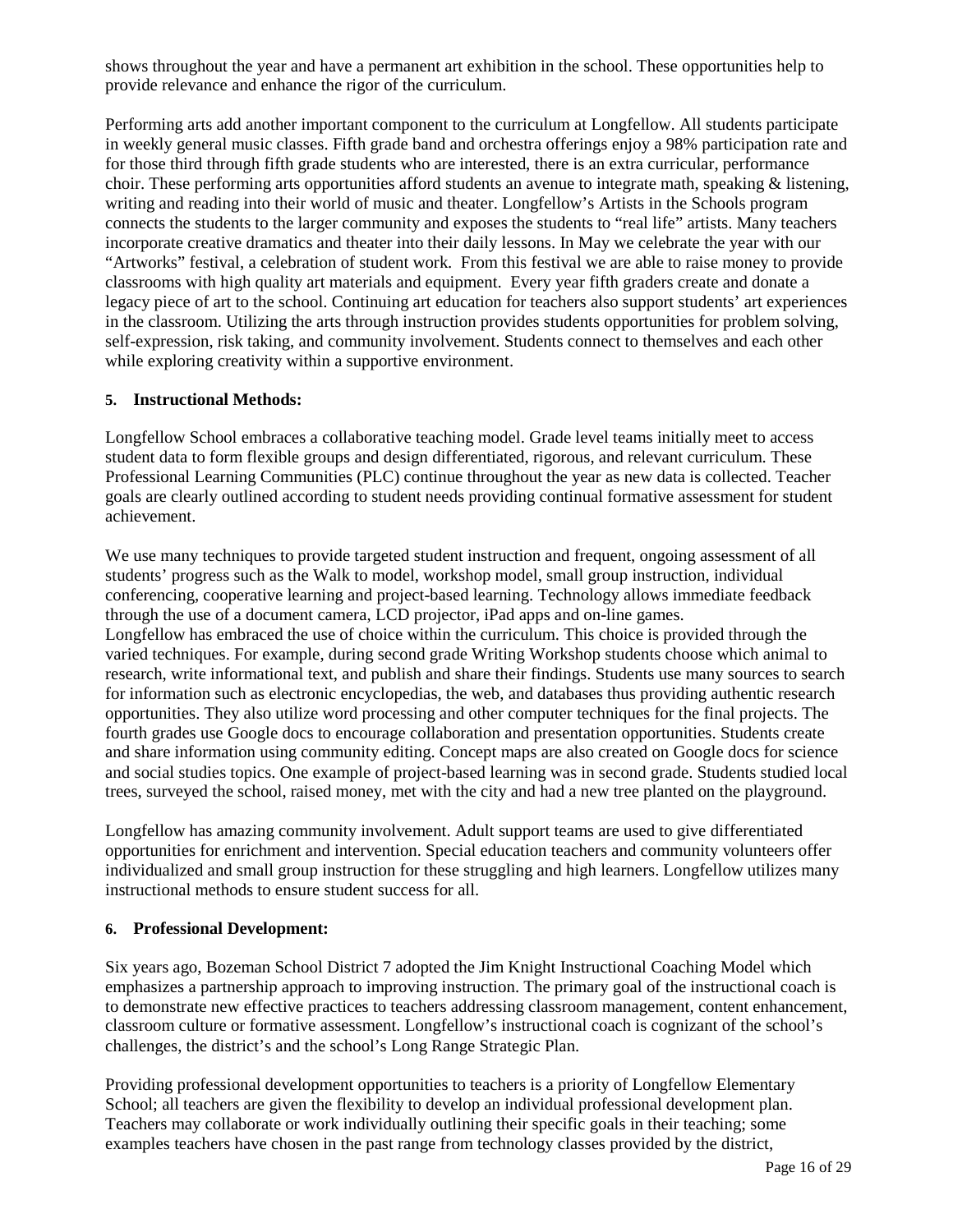workshops provided within the region, book studies, online classes or self-developed to meet individual professional needs. In addition, staff are given the opportunity to give suggestions to a representative in our school who works at the state level to plan professional development. Bozeman Public School District encourages teachers to be reflective about how the twelve hours of required professional development can assist in contributing to the Long Range Strategic Plan objectives of Longfellow Elementary School and the District. The professional development must meet specific criteria which is focused on improved student learning and standards-based instruction. The plan needs to be results-driven and must provide opportunity for ongoing, job-embedded professional growth. Teachers may work individually or collaboratively with other teachers in one's own building or across the district. They collaborate with grade level teachers, paraprofessionals, specialists (reading specialist and special education teacher), instructional coach and principal. For example, grade level teams consistently plan together to coordinate instruction and to develop materials and assessments based on Common Core State Standards. In addition, collaborative planning can be tied to the teacher evaluation system.

Since the onset of our district's Long Range Strategic Plan all activities are vetted to impact staff capacity, student achievement and school improvement. Professional Development encourages implementation for research validated interventions with fidelity, collaboration, modeling with feedback, and support for the partnerships of teachers and their principals. Longfellow Elementary offers many opportunities for personalized professional development, all of which impact staff capacity, student achievement and overall school improvement.

#### **7. School Leadership**

Longfellow School practices a shared leadership philosophy and structure that empowers teachers and staff to take ownership of all aspects of the school's mission and vision. The school operates under three main committees with several smaller committees supporting special projects. The School's Leadership team consists of teacher representative from most grade levels and the Teacher-Librarian. Teacher voice is essential when making instructional decisions. The leadership philosophy recognizes and respects the professional knowledge and insights of teachers and the critical role teachers have in identifying the needs of children and the support they need to achieve. Longfellow's Leadership Team meets monthly to discuss and maintain direction and focus.

The School Foundations Committee oversees the common area expectations for students and staff and works to help create and maintain a culture and community whose practices are consistent with the school's Guidelines for Success, embodied in the acronym CARES (Cooperate, Accept, Respect, Encouragement and Sharing. The Foundations Committee is charged with maintaining the collective effort to implement the Olweus Bully Proofing approach within the community. As such, they have been involved in staff and community presentations and provide ongoing reminders about the power and importance of respect in our school community.

A Multi-Tiered System of Support (MTSS) underlies everything we do to help students succeed in our school environment. Our philosophy is to provide support to students where they need it and when they need it, regardless of the cause. The School's RtI/MTSS Committee is charged with helping establish the protocols and procedures for helping all children succeed. Over the past five years, the MTSS approach to instruction has helped grade levels and individual teachers focus on the needs of individual students, and has provided a mechanism for documenting student progress that supports ongoing efforts across years and grade progressions.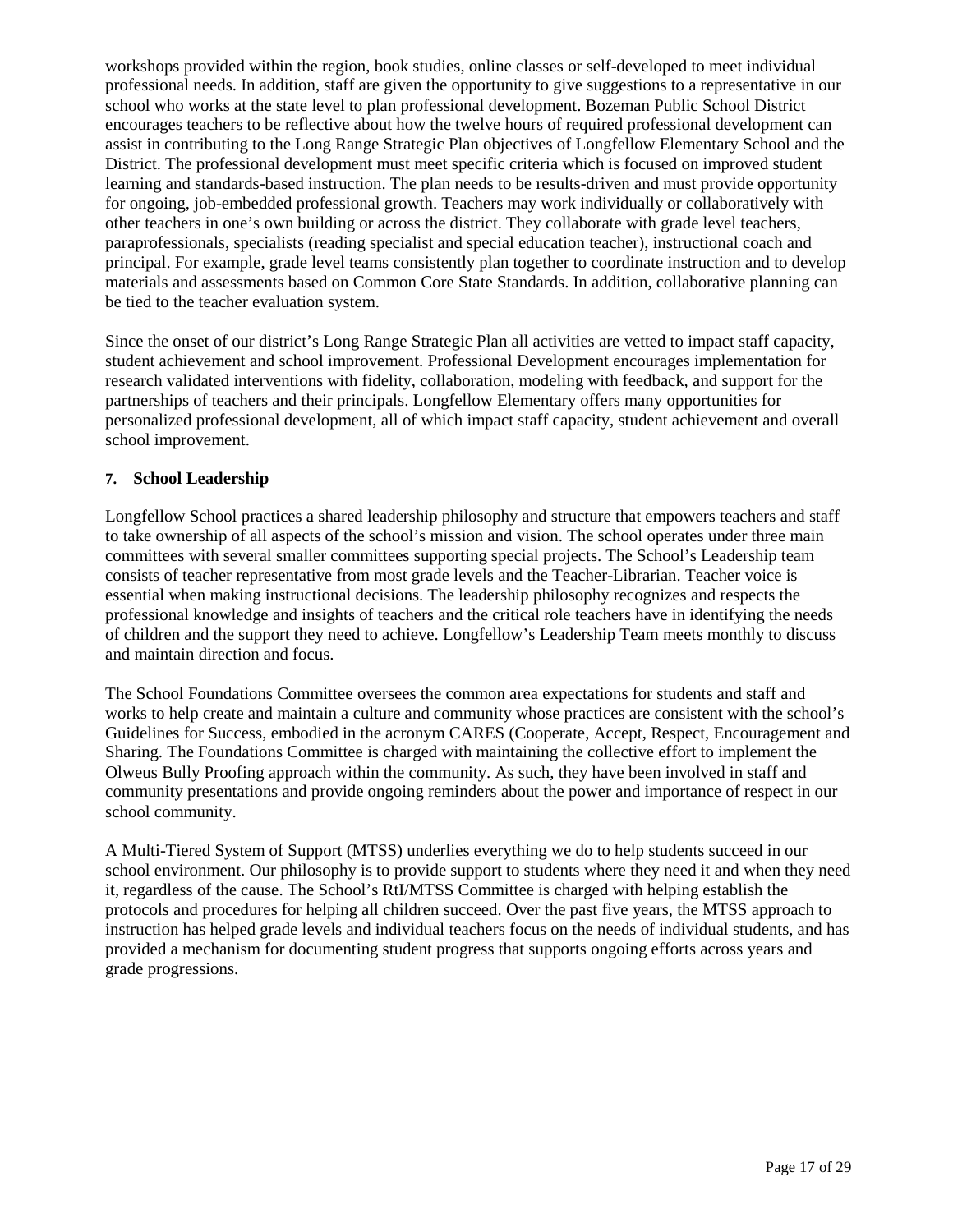**Subject:** <u>Math</u> **Test:** <u>MontCAS CRT</u><br> **All Students Tested/Grade:** <u>3</u> **Test: MontCAS CRT Edition/Publication 1 Publisher:** Measured Progress

**Edition/Publication Year: 2013** 

| School Year                                            | 2012-2013       | 2011-2012      | 2010-2011      | 2009-2010      | 2008-2009      |
|--------------------------------------------------------|-----------------|----------------|----------------|----------------|----------------|
| Testing month                                          | Mar             | Mar            | Mar            | Mar            | Mar            |
| <b>SCHOOL SCORES*</b>                                  |                 |                |                |                |                |
| % Proficient plus % Advanced                           | 93              | 94             | 86             | 89             | 75             |
| % Advanced                                             | 59              | 62             | 56             | 47             | 38             |
| Number of students tested                              | $\overline{56}$ | 53             | 55             | 55             | 56             |
| Percent of total students tested                       | 100             | 100            | 100            | 100            | 100            |
| Number of students tested with                         | $\overline{0}$  | $\overline{0}$ | $\overline{0}$ | $\overline{0}$ | $\overline{0}$ |
| alternative assessment                                 |                 |                |                |                |                |
| % of students tested with                              | $\overline{0}$  | $\overline{0}$ | $\overline{0}$ | $\theta$       | $\overline{0}$ |
| alternative assessment                                 |                 |                |                |                |                |
| <b>SUBGROUP SCORES</b>                                 |                 |                |                |                |                |
| 1. Free and Reduced-Price                              |                 |                |                |                |                |
| Meals/Socio-Economic/                                  |                 |                |                |                |                |
| <b>Disadvantaged Students</b>                          |                 |                |                |                |                |
| % Proficient plus % Advanced                           | 100             | 67             | 78             | 71             | 29             |
| % Advanced                                             | 50              | 33             | 33             | 29             | 14             |
| Number of students tested                              | $\overline{8}$  | 9              | 9              | $\overline{7}$ | $\overline{7}$ |
| 2. Students receiving Special                          |                 |                |                |                |                |
| <b>Education</b>                                       |                 |                |                |                |                |
| % Proficient plus % Advanced                           |                 |                |                |                |                |
| % Advanced                                             |                 |                |                |                |                |
| Number of students tested                              |                 |                |                |                |                |
| 3. English Language Learner                            |                 |                |                |                |                |
| <b>Students</b>                                        |                 |                |                |                |                |
| % Proficient plus % Advanced                           |                 |                |                |                |                |
| % Advanced                                             |                 |                |                |                |                |
| Number of students tested                              |                 |                |                |                |                |
| 4. Hispanic or Latino                                  |                 |                |                |                |                |
| <b>Students</b>                                        |                 |                |                |                |                |
| % Proficient plus % Advanced                           |                 |                |                |                |                |
| % Advanced                                             |                 |                |                |                |                |
| Number of students tested                              |                 |                |                |                |                |
| 5. African-American                                    |                 |                |                |                |                |
| <b>Students</b><br>% Proficient plus % Advanced        |                 |                |                |                |                |
| % Advanced                                             |                 |                |                |                |                |
|                                                        |                 |                |                |                |                |
| Number of students tested                              |                 |                |                |                |                |
| <b>6. Asian Students</b>                               |                 |                |                |                |                |
| % Proficient plus % Advanced                           |                 |                |                |                |                |
| % Advanced<br>Number of students tested                |                 |                |                |                |                |
|                                                        |                 |                |                |                |                |
| 7. American Indian or<br><b>Alaska Native Students</b> |                 |                |                |                |                |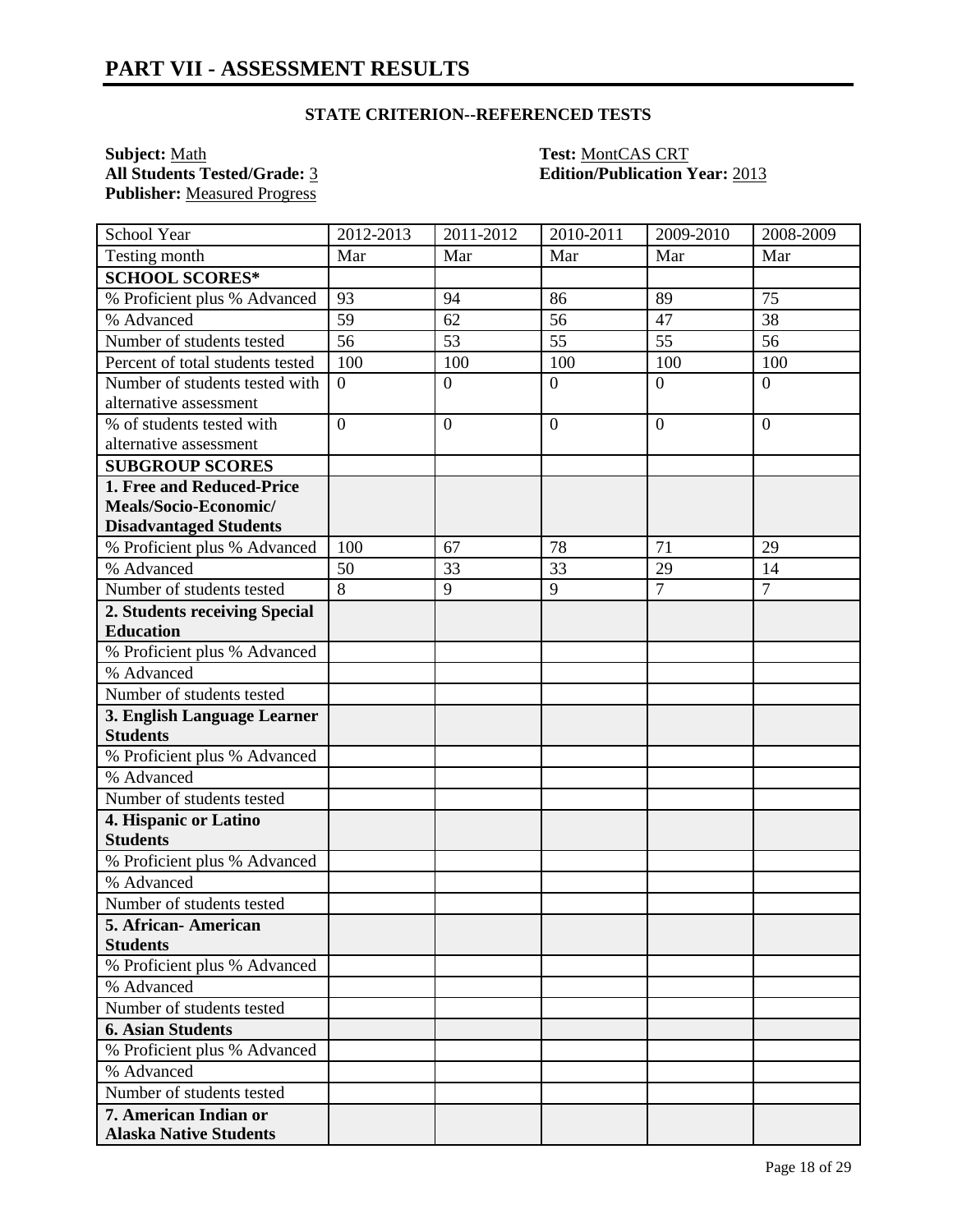| % Proficient plus % Advanced     |    |    |    |    |    |
|----------------------------------|----|----|----|----|----|
| % Advanced                       |    |    |    |    |    |
| Number of students tested        |    |    |    |    |    |
| 8. Native Hawaiian or other      |    |    |    |    |    |
| <b>Pacific Islander Students</b> |    |    |    |    |    |
| % Proficient plus % Advanced     |    |    |    |    |    |
| % Advanced                       |    |    |    |    |    |
| Number of students tested        |    |    |    |    |    |
| 9. White Students                |    |    |    |    |    |
| % Proficient plus % Advanced     | 94 | 94 | 88 | 90 | 77 |
| % Advanced                       | 60 | 64 | 62 | 49 | 38 |
| Number of students tested        | 47 | 52 | 48 | 51 | 53 |
| 10. Two or More Races            |    |    |    |    |    |
| identified Students              |    |    |    |    |    |
| % Proficient plus % Advanced     |    |    |    |    |    |
| % Advanced                       |    |    |    |    |    |
| Number of students tested        |    |    |    |    |    |
| 11. Other 1: Other 1             |    |    |    |    |    |
| % Proficient plus % Advanced     |    |    |    |    |    |
| % Advanced                       |    |    |    |    |    |
| Number of students tested        |    |    |    |    |    |
| 12. Other 2: Other 2             |    |    |    |    |    |
| % Proficient plus % Advanced     |    |    |    |    |    |
| % Advanced                       |    |    |    |    |    |
| Number of students tested        |    |    |    |    |    |
| 13. Other 3: Other 3             |    |    |    |    |    |
| % Proficient plus % Advanced     |    |    |    |    |    |
| % Advanced                       |    |    |    |    |    |
| Number of students tested        |    |    |    |    |    |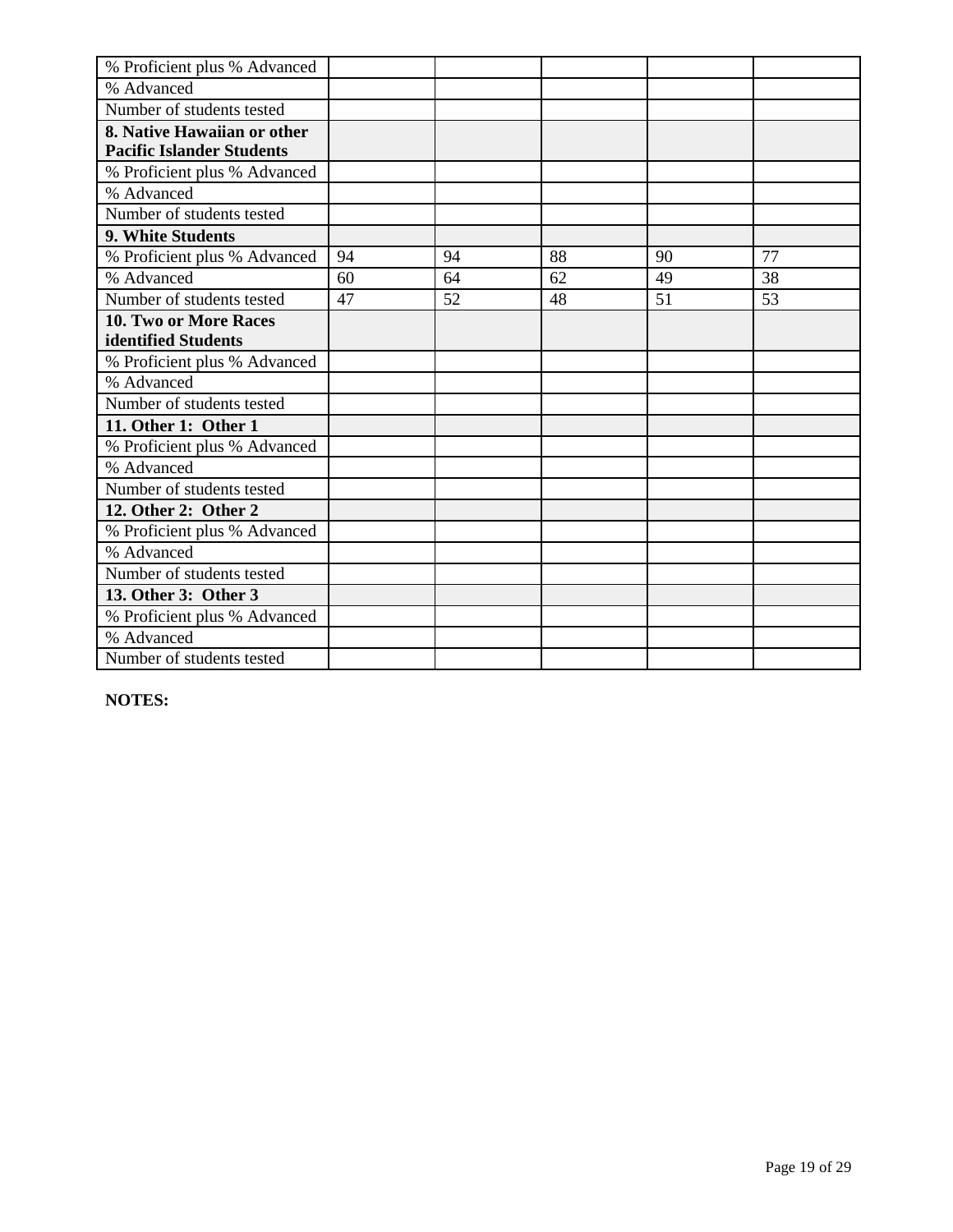### **Subject:** <u>Math</u><br>**All Students Tested/Grade: 4 Publisher:** Measured Progress

# **Test: MontCAS CRT<br>
<b>Edition/Publication Year:** 2013

| School Year                      | 2012-2013      | 2011-2012      | 2010-2011      | 2009-2010      | 2008-2009      |
|----------------------------------|----------------|----------------|----------------|----------------|----------------|
| Testing month                    | Mar            | Mar            | Mar            | Mar            | Mar            |
| <b>SCHOOL SCORES*</b>            |                |                |                |                |                |
| % Proficient plus % Advanced     | 90             | 93             | 96             | 86             | 90             |
| % Advanced                       | 76             | 61             | 56             | 60             | 58             |
| Number of students tested        | 51             | 56             | 55             | 55             | 52             |
| Percent of total students tested | 100            | 100            | 100            | 100            | 100            |
| Number of students tested with   | $\overline{0}$ | $\mathbf{0}$   | $\overline{0}$ | $\overline{0}$ | $\overline{0}$ |
| alternative assessment           |                |                |                |                |                |
| % of students tested with        | $\overline{0}$ | $\overline{0}$ | $\mathbf{0}$   | $\overline{0}$ | $\overline{0}$ |
| alternative assessment           |                |                |                |                |                |
| <b>SUBGROUP SCORES</b>           |                |                |                |                |                |
| 1. Free and Reduced-Price        |                |                |                |                |                |
| Meals/Socio-Economic/            |                |                |                |                |                |
| <b>Disadvantaged Students</b>    |                |                |                |                |                |
| % Proficient plus % Advanced     | 63             | 100            | 100            | 50             | 91             |
| % Advanced                       | 38             | 46             | 40             | 20             | 36             |
| Number of students tested        | 8              | 11             | 10             | 10             | 11             |
| 2. Students receiving Special    |                |                |                |                |                |
| <b>Education</b>                 |                |                |                |                |                |
| % Proficient plus % Advanced     |                |                |                | 57             |                |
| % Advanced                       |                |                |                | 14             |                |
| Number of students tested        |                |                |                | $\tau$         |                |
| 3. English Language Learner      |                |                |                |                |                |
| <b>Students</b>                  |                |                |                |                |                |
| % Proficient plus % Advanced     |                |                |                |                |                |
| % Advanced                       |                |                |                |                |                |
| Number of students tested        |                |                |                |                |                |
| 4. Hispanic or Latino            |                |                |                |                |                |
| <b>Students</b>                  |                |                |                |                |                |
| % Proficient plus % Advanced     |                |                |                |                |                |
| % Advanced                       |                |                |                |                |                |
| Number of students tested        |                |                |                |                |                |
| 5. African-American              |                |                |                |                |                |
| <b>Students</b>                  |                |                |                |                |                |
| % Proficient plus % Advanced     |                |                |                |                |                |
| % Advanced                       |                |                |                |                |                |
| Number of students tested        |                |                |                |                |                |
| <b>6. Asian Students</b>         |                |                |                |                |                |
| % Proficient plus % Advanced     |                |                |                |                |                |
| % Advanced                       |                |                |                |                |                |
| Number of students tested        |                |                |                |                |                |
| 7. American Indian or            |                |                |                |                |                |
| <b>Alaska Native Students</b>    |                |                |                |                |                |
| % Proficient plus % Advanced     |                |                |                |                |                |
| % Advanced                       |                |                |                |                |                |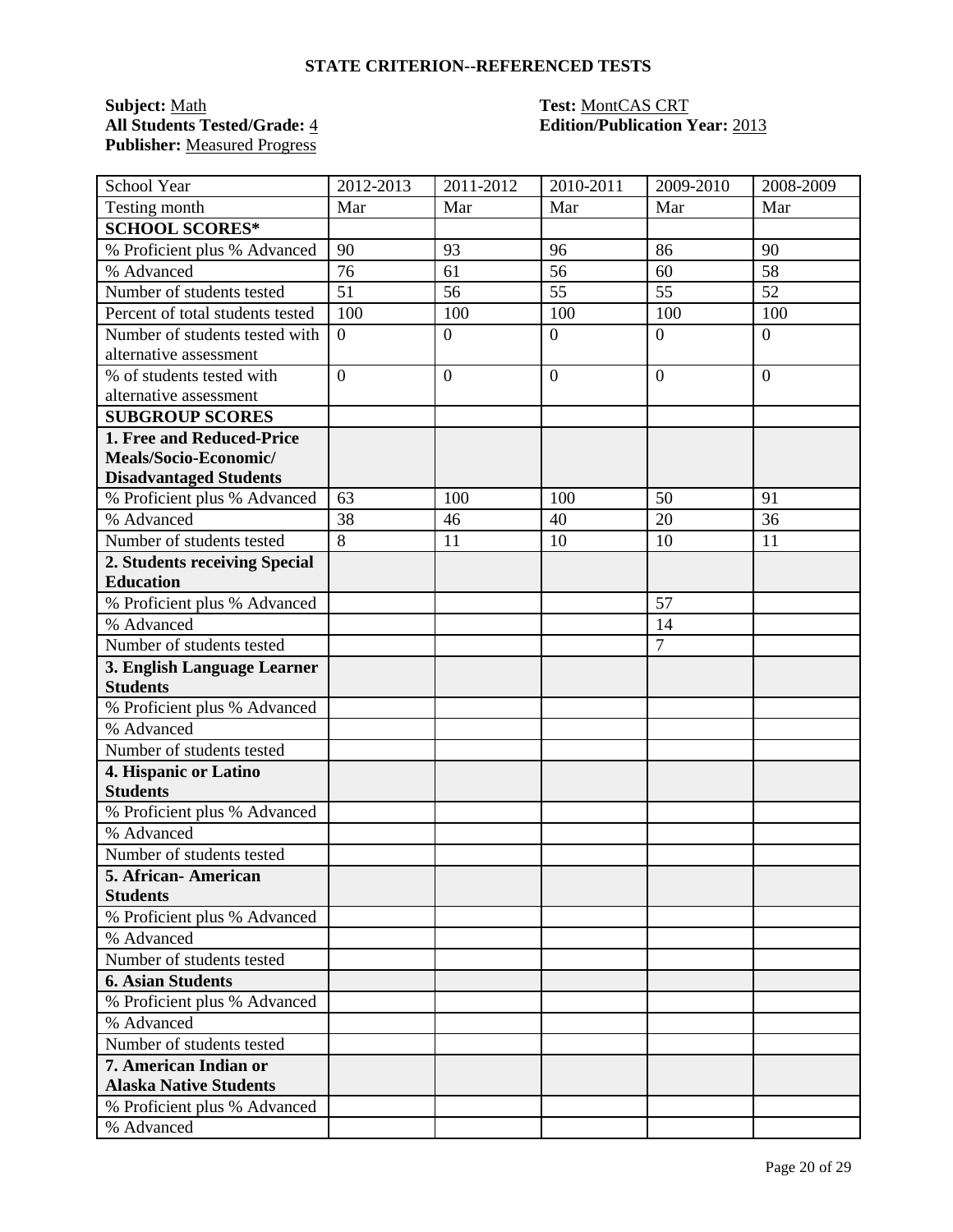| Number of students tested        |    |    |    |    |    |
|----------------------------------|----|----|----|----|----|
| 8. Native Hawaiian or other      |    |    |    |    |    |
| <b>Pacific Islander Students</b> |    |    |    |    |    |
| % Proficient plus % Advanced     |    |    |    |    |    |
| % Advanced                       |    |    |    |    |    |
| Number of students tested        |    |    |    |    |    |
| 9. White Students                |    |    |    |    |    |
| % Proficient plus % Advanced     | 90 | 94 | 96 | 88 | 90 |
| % Advanced                       | 78 | 65 | 61 | 60 | 58 |
| Number of students tested        | 50 | 52 | 49 | 50 | 50 |
| <b>10. Two or More Races</b>     |    |    |    |    |    |
| identified Students              |    |    |    |    |    |
| % Proficient plus % Advanced     |    |    |    |    |    |
| % Advanced                       |    |    |    |    |    |
| Number of students tested        |    |    |    |    |    |
| 11. Other 1: Other 1             |    |    |    |    |    |
| % Proficient plus % Advanced     |    |    |    |    |    |
| % Advanced                       |    |    |    |    |    |
| Number of students tested        |    |    |    |    |    |
| 12. Other 2: Other 2             |    |    |    |    |    |
| % Proficient plus % Advanced     |    |    |    |    |    |
| % Advanced                       |    |    |    |    |    |
| Number of students tested        |    |    |    |    |    |
| 13. Other 3: Other 3             |    |    |    |    |    |
| % Proficient plus % Advanced     |    |    |    |    |    |
| % Advanced                       |    |    |    |    |    |
| Number of students tested        |    |    |    |    |    |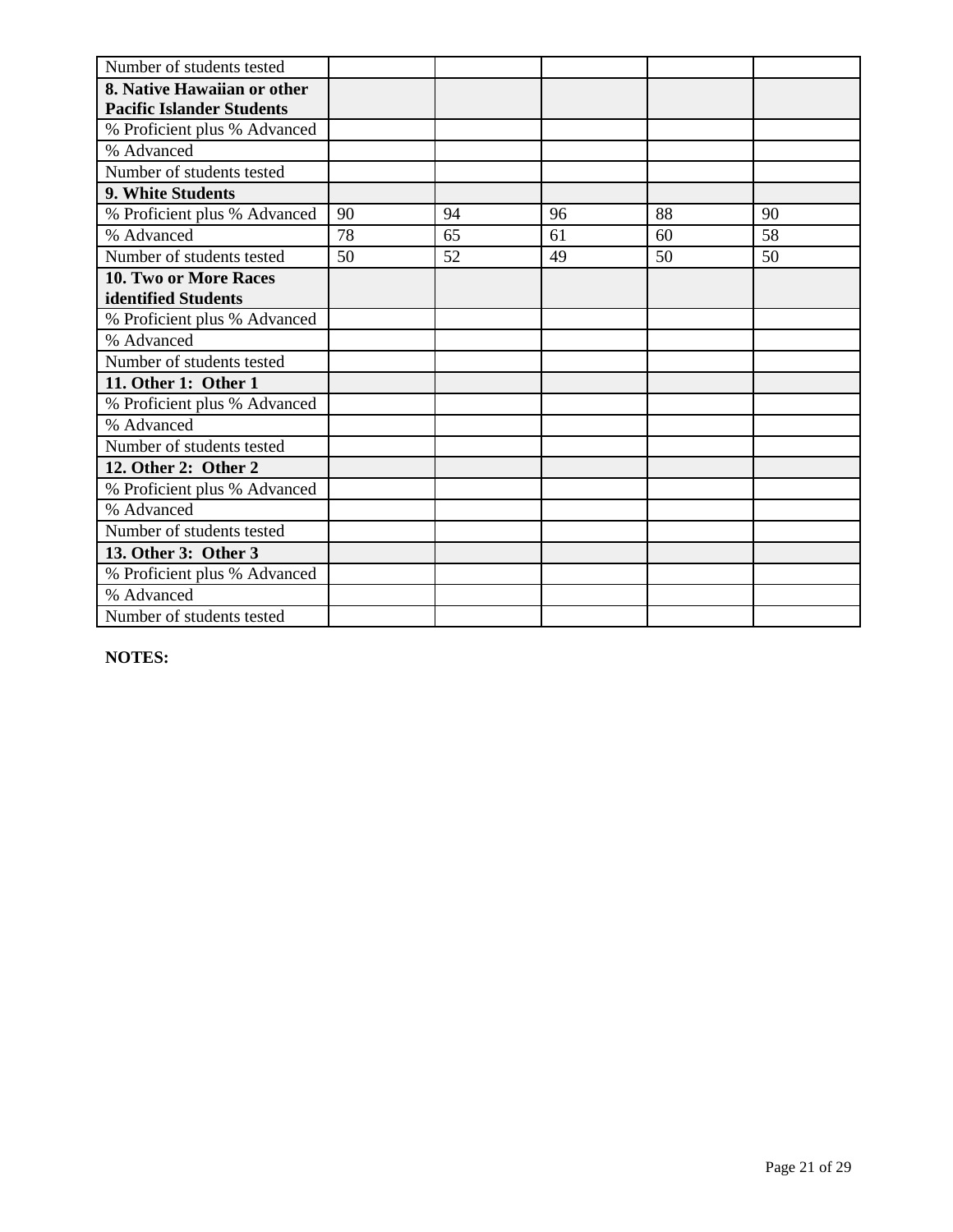### **Subject:** <u>Math</u><br>All Students Tested/Grade: 5 **Publisher:** Measured Progress

# **Test: MontCAS CRT<br>
<b>Edition/Publication Year:** 2013

| School Year                      | 2012-2013      | 2011-2012      | 2010-2011      | 2009-2010      | 2008-2009      |
|----------------------------------|----------------|----------------|----------------|----------------|----------------|
| Testing month                    | Mar            | Mar            | Mar            | Mar            | Mar            |
| <b>SCHOOL SCORES*</b>            |                |                |                |                |                |
| % Proficient plus % Advanced     | 95             | 96             | 90             | 89             | 80             |
| % Advanced                       | 62             | 67             | 65             | 55             | 49             |
| Number of students tested        | 58             | 52             | 52             | 56             | 55             |
| Percent of total students tested | 100            | 100            | 100            | 100            | 100            |
| Number of students tested with   | $\overline{0}$ | $\mathbf{0}$   | $\overline{0}$ | $\overline{0}$ | $\overline{0}$ |
| alternative assessment           |                |                |                |                |                |
| % of students tested with        | $\overline{0}$ | $\overline{0}$ | $\mathbf{0}$   | $\overline{0}$ | $\overline{0}$ |
| alternative assessment           |                |                |                |                |                |
| <b>SUBGROUP SCORES</b>           |                |                |                |                |                |
| 1. Free and Reduced-Price        |                |                |                |                |                |
| Meals/Socio-Economic/            |                |                |                |                |                |
| <b>Disadvantaged Students</b>    |                |                |                |                |                |
| % Proficient plus % Advanced     | 100            | 91             | 68             | 82             | 50             |
| % Advanced                       | 42             | 46             | 25             | 18             | 17             |
| Number of students tested        | 12             | 11             | 12             | 11             | 12             |
| 2. Students receiving Special    |                |                |                |                |                |
| <b>Education</b>                 |                |                |                |                |                |
| % Proficient plus % Advanced     | 71             | 67             | 67             |                |                |
| % Advanced                       | 29             | 17             | 33             |                |                |
| Number of students tested        | $\overline{7}$ | 6              | 9              |                |                |
| 3. English Language Learner      |                |                |                |                |                |
| <b>Students</b>                  |                |                |                |                |                |
| % Proficient plus % Advanced     |                |                |                |                |                |
| % Advanced                       |                |                |                |                |                |
| Number of students tested        |                |                |                |                |                |
| 4. Hispanic or Latino            |                |                |                |                |                |
| <b>Students</b>                  |                |                |                |                |                |
| % Proficient plus % Advanced     |                |                |                |                |                |
| % Advanced                       |                |                |                |                |                |
| Number of students tested        |                |                |                |                |                |
| 5. African-American              |                |                |                |                |                |
| <b>Students</b>                  |                |                |                |                |                |
| % Proficient plus % Advanced     |                |                |                |                |                |
| % Advanced                       |                |                |                |                |                |
| Number of students tested        |                |                |                |                |                |
| <b>6. Asian Students</b>         |                |                |                |                |                |
| % Proficient plus % Advanced     |                |                |                |                |                |
| % Advanced                       |                |                |                |                |                |
| Number of students tested        |                |                |                |                |                |
| 7. American Indian or            |                |                |                |                |                |
| <b>Alaska Native Students</b>    |                |                |                |                |                |
| % Proficient plus % Advanced     |                |                |                |                |                |
| % Advanced                       |                |                |                |                |                |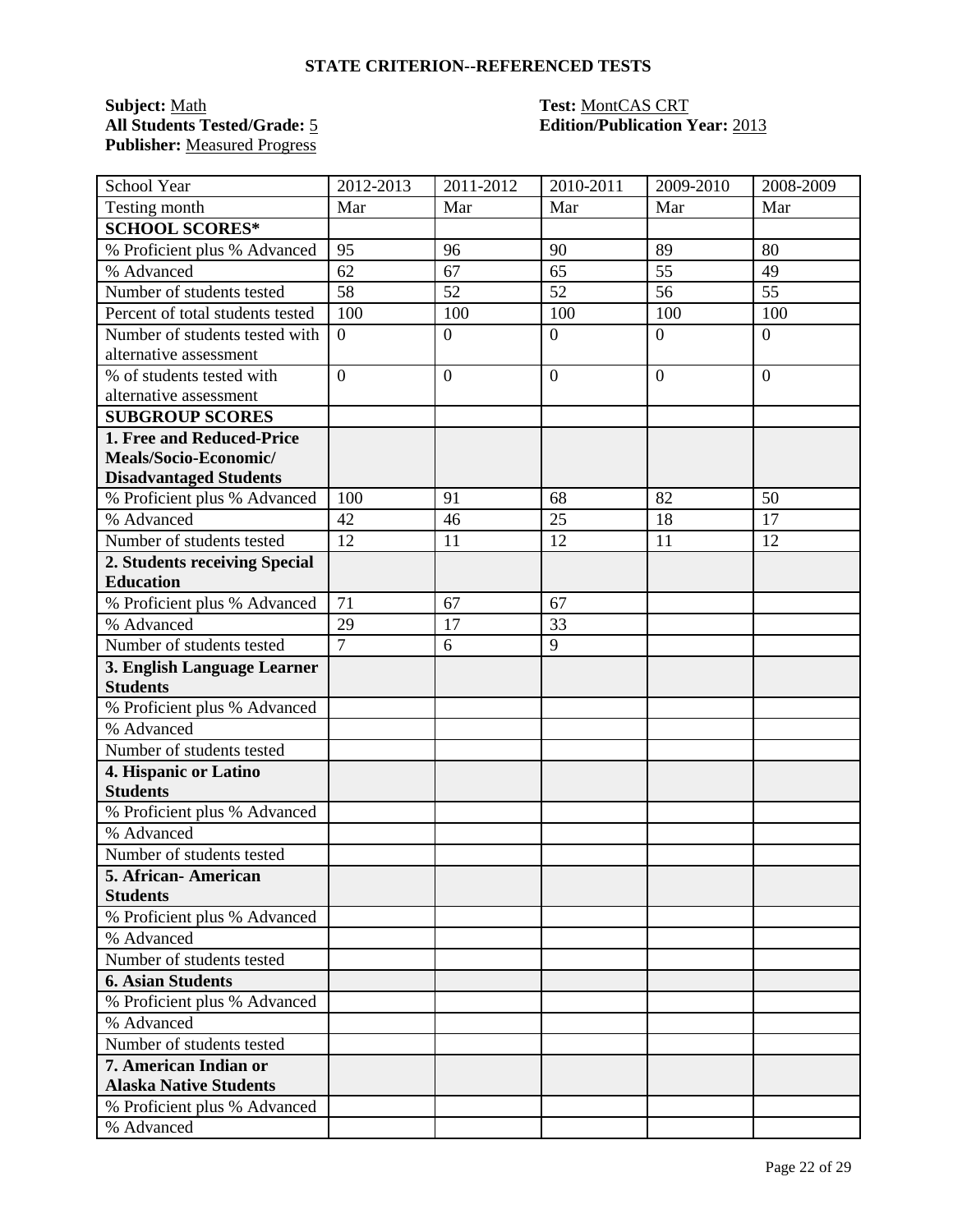| Number of students tested        |     |    |    |    |    |
|----------------------------------|-----|----|----|----|----|
| 8. Native Hawaiian or other      |     |    |    |    |    |
| <b>Pacific Islander Students</b> |     |    |    |    |    |
| % Proficient plus % Advanced     |     |    |    |    |    |
| % Advanced                       |     |    |    |    |    |
| Number of students tested        |     |    |    |    |    |
| 9. White Students                |     |    |    |    |    |
| % Proficient plus % Advanced     | 100 | 96 | 94 | 94 | 90 |
| % Advanced                       | 78  | 86 | 74 | 74 | 69 |
| Number of students tested        | 55  | 49 | 47 | 54 | 49 |
| <b>10. Two or More Races</b>     |     |    |    |    |    |
| identified Students              |     |    |    |    |    |
| % Proficient plus % Advanced     |     |    |    |    |    |
| % Advanced                       |     |    |    |    |    |
| Number of students tested        |     |    |    |    |    |
| 11. Other 1: Other 1             |     |    |    |    |    |
| % Proficient plus % Advanced     |     |    |    |    |    |
| % Advanced                       |     |    |    |    |    |
| Number of students tested        |     |    |    |    |    |
| 12. Other 2: Other 2             |     |    |    |    |    |
| % Proficient plus % Advanced     |     |    |    |    |    |
| % Advanced                       |     |    |    |    |    |
| Number of students tested        |     |    |    |    |    |
| 13. Other 3: Other 3             |     |    |    |    |    |
| % Proficient plus % Advanced     |     |    |    |    |    |
| % Advanced                       |     |    |    |    |    |
| Number of students tested        |     |    |    |    |    |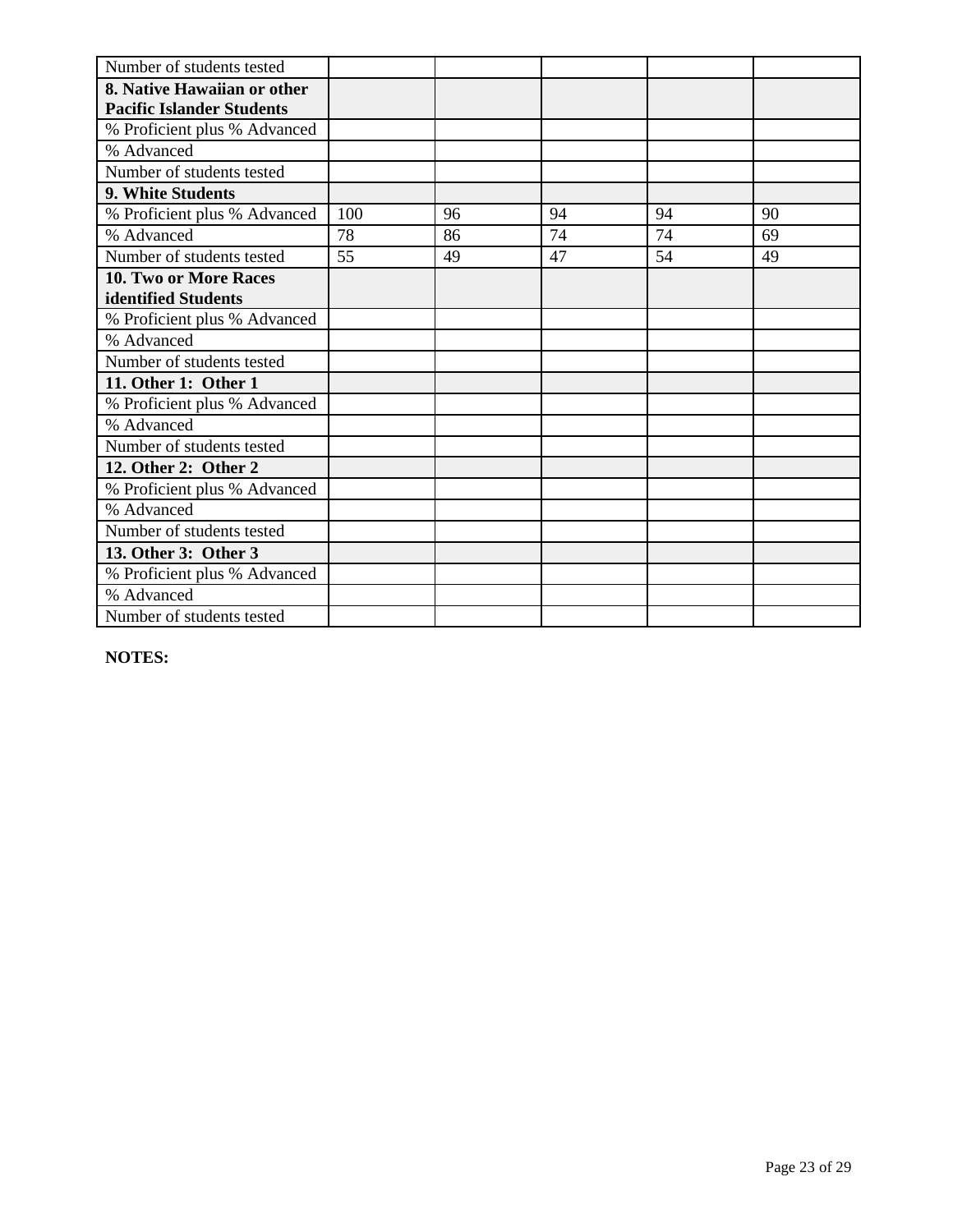### **Subject:** <u>Reading/ELA</u> **Test:** <u>MontCAS CRT</u><br>All Students Tested/Grade: <u>3</u> **Test: Edition/Publication** 1 **Publisher:** Measured Progress

### **All Students Tested/Grade:** 3 **Edition/Publication Year:** 2013

| School Year                      | 2012-2013        | 2011-2012      | $\overline{2010}$ -2011 | 2009-2010        | 2008-2009        |
|----------------------------------|------------------|----------------|-------------------------|------------------|------------------|
| Testing month                    | Mar              | Mar            | Mar                     | Mar              | Mar              |
| <b>SCHOOL SCORES*</b>            |                  |                |                         |                  |                  |
| % Proficient plus % Advanced     | 95               | 98             | 98                      | 96               | 89               |
| % Advanced                       | 82               | 77             | 76                      | 67               | 55               |
| Number of students tested        | 56               | 53             | 55                      | 55               | 56               |
| Percent of total students tested | 100              | 100            | 100                     | 100              | 100              |
| Number of students tested with   | $\boldsymbol{0}$ | $\mathbf{0}$   | $\overline{0}$          | $\boldsymbol{0}$ | $\boldsymbol{0}$ |
| alternative assessment           |                  |                |                         |                  |                  |
| % of students tested with        | $\overline{0}$   | $\overline{0}$ | $\overline{0}$          | $\overline{0}$   | $\overline{0}$   |
| alternative assessment           |                  |                |                         |                  |                  |
| <b>SUBGROUP SCORES</b>           |                  |                |                         |                  |                  |
| 1. Free and Reduced-Price        |                  |                |                         |                  |                  |
| Meals/Socio-Economic/            |                  |                |                         |                  |                  |
| <b>Disadvantaged Students</b>    |                  |                |                         |                  |                  |
| % Proficient plus % Advanced     | 88               | 89             | 89                      | 100              | 29               |
| % Advanced                       | 88               | 44             | 68                      | 43               | 14               |
| Number of students tested        | $\overline{8}$   | 9              | 9                       | $\overline{7}$   | $\overline{7}$   |
| 2. Students receiving Special    |                  |                |                         |                  |                  |
| <b>Education</b>                 |                  |                |                         |                  |                  |
| % Proficient plus % Advanced     |                  |                |                         |                  | 63               |
| % Advanced                       |                  |                |                         |                  | 38               |
| Number of students tested        |                  |                |                         |                  | 8                |
| 3. English Language Learner      |                  |                |                         |                  |                  |
| <b>Students</b>                  |                  |                |                         |                  |                  |
| % Proficient plus % Advanced     |                  |                |                         |                  |                  |
| % Advanced                       |                  |                |                         |                  |                  |
| Number of students tested        |                  |                |                         |                  |                  |
| 4. Hispanic or Latino            |                  |                |                         |                  |                  |
| <b>Students</b>                  |                  |                |                         |                  |                  |
| % Proficient plus % Advanced     |                  |                |                         |                  |                  |
| % Advanced                       |                  |                |                         |                  |                  |
| Number of students tested        |                  |                |                         |                  |                  |
| 5. African- American             |                  |                |                         |                  |                  |
| <b>Students</b>                  |                  |                |                         |                  |                  |
| % Proficient plus % Advanced     |                  |                |                         |                  |                  |
| % Advanced                       |                  |                |                         |                  |                  |
| Number of students tested        |                  |                |                         |                  |                  |
| <b>6. Asian Students</b>         |                  |                |                         |                  |                  |
| % Proficient plus % Advanced     |                  |                |                         |                  |                  |
| % Advanced                       |                  |                |                         |                  |                  |
| Number of students tested        |                  |                |                         |                  |                  |
| 7. American Indian or            |                  |                |                         |                  |                  |
| <b>Alaska Native Students</b>    |                  |                |                         |                  |                  |
| % Proficient plus % Advanced     |                  |                |                         |                  |                  |
| % Advanced                       |                  |                |                         |                  |                  |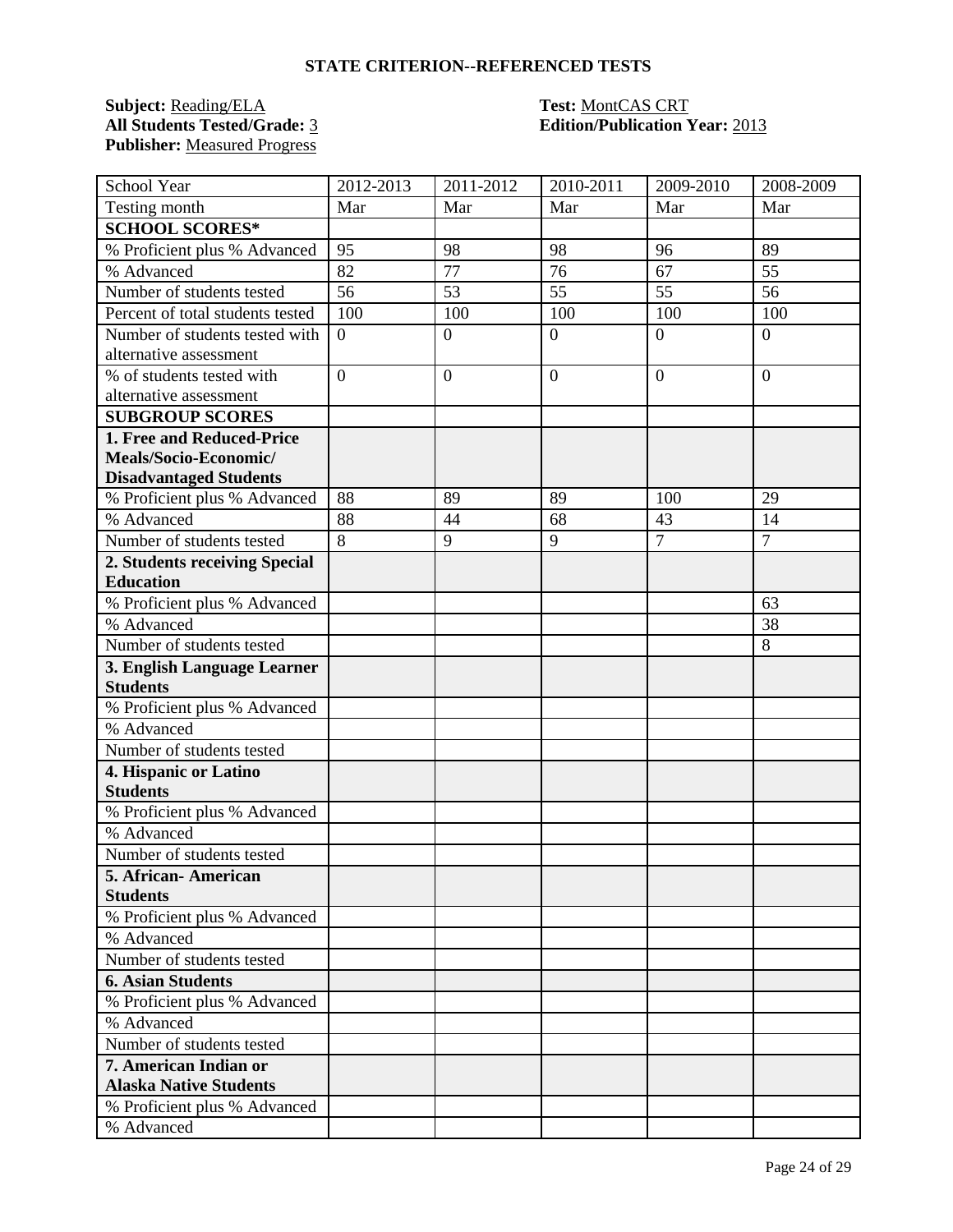| Number of students tested        |    |    |     |    |    |
|----------------------------------|----|----|-----|----|----|
| 8. Native Hawaiian or other      |    |    |     |    |    |
| <b>Pacific Islander Students</b> |    |    |     |    |    |
| % Proficient plus % Advanced     |    |    |     |    |    |
| % Advanced                       |    |    |     |    |    |
| Number of students tested        |    |    |     |    |    |
| 9. White Students                |    |    |     |    |    |
| % Proficient plus % Advanced     | 94 | 98 | 100 | 96 | 93 |
| % Advanced                       | 85 | 79 | 81  | 69 | 57 |
| Number of students tested        | 47 | 52 | 48  | 51 | 53 |
| 10. Two or More Races            |    |    |     |    |    |
| identified Students              |    |    |     |    |    |
| % Proficient plus % Advanced     |    |    |     |    |    |
| % Advanced                       |    |    |     |    |    |
| Number of students tested        |    |    |     |    |    |
| 11. Other 1: Other 1             |    |    |     |    |    |
| % Proficient plus % Advanced     |    |    |     |    |    |
| % Advanced                       |    |    |     |    |    |
| Number of students tested        |    |    |     |    |    |
| 12. Other 2: Other 2             |    |    |     |    |    |
| % Proficient plus % Advanced     |    |    |     |    |    |
| % Advanced                       |    |    |     |    |    |
| Number of students tested        |    |    |     |    |    |
| 13. Other 3: Other 3             |    |    |     |    |    |
| % Proficient plus % Advanced     |    |    |     |    |    |
| % Advanced                       |    |    |     |    |    |
| Number of students tested        |    |    |     |    |    |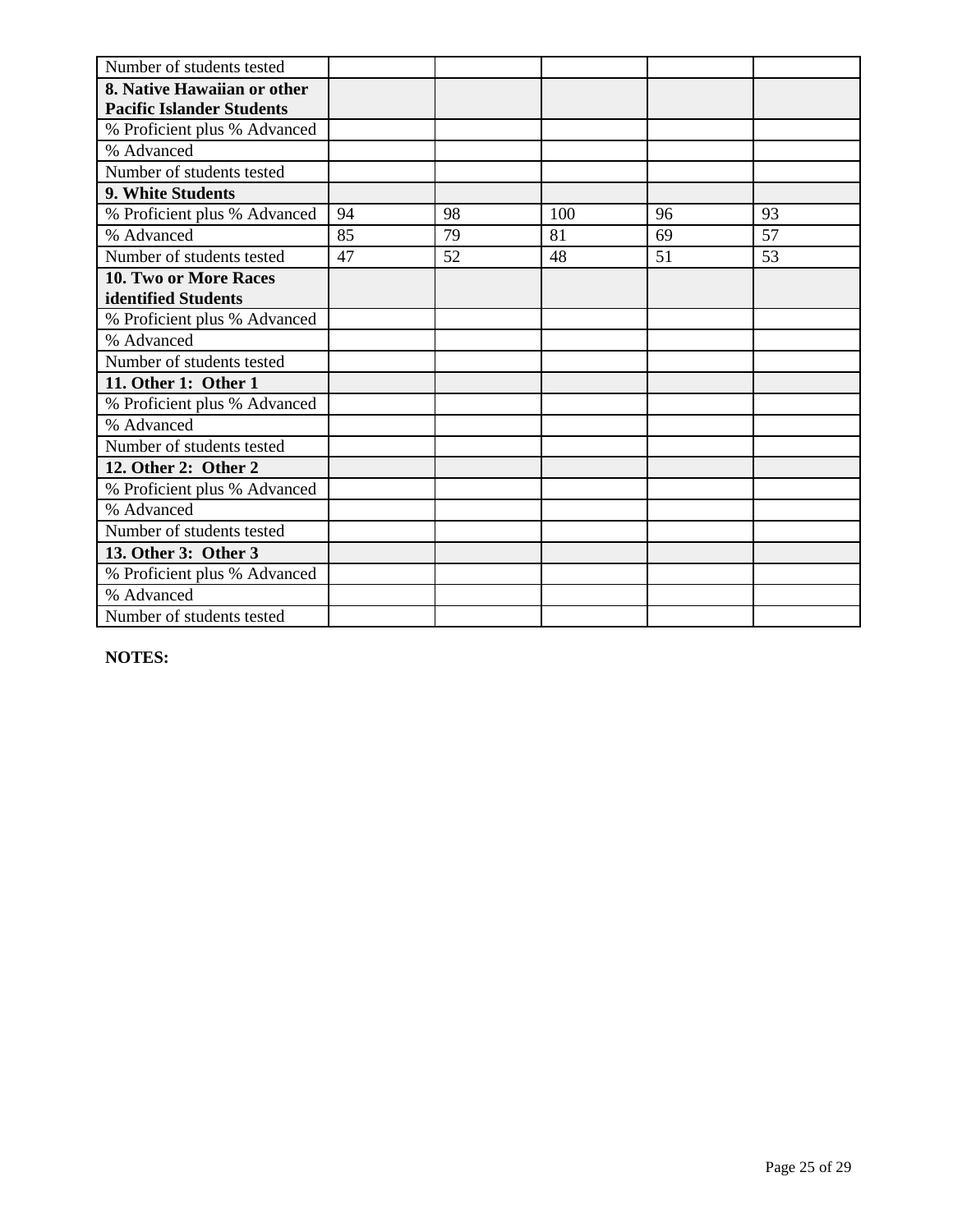### **Subject:** <u>Reading/ELA</u> **Test:** <u>MontCAS CRT</u><br> **All Students Tested/Grade:** 4 **Edition/Publication** 1 **Publisher:** Measured Progress

### **All Students Tested/Grade:** 4 **Edition/Publication Year:** 2013

| School Year                                            | 2012-2013        | 2011-2012      | 2010-2011      | 2009-2010      | 2008-2009      |
|--------------------------------------------------------|------------------|----------------|----------------|----------------|----------------|
| Testing month                                          | Mar              | Mar            | Mar            | Mar            | Mar            |
| <b>SCHOOL SCORES*</b>                                  |                  |                |                |                |                |
| % Proficient plus % Advanced                           | 98               | 95             | 98             | 91             | 96             |
| % Advanced                                             | 80               | 66             | 66             | 60             | 65             |
| Number of students tested                              | 51               | 56             | 55             | 55             | 52             |
| Percent of total students tested                       | 100              | 100            | 100            | 100            | 100            |
| Number of students tested with                         | $\boldsymbol{0}$ | $\mathbf{0}$   | $\overline{0}$ | $\overline{0}$ | $\overline{0}$ |
| alternative assessment                                 |                  |                |                |                |                |
| % of students tested with                              | $\overline{0}$   | $\overline{0}$ | $\overline{0}$ | $\overline{0}$ | $\overline{0}$ |
| alternative assessment                                 |                  |                |                |                |                |
| <b>SUBGROUP SCORES</b>                                 |                  |                |                |                |                |
| 1. Free and Reduced-Price                              |                  |                |                |                |                |
| Meals/Socio-Economic/                                  |                  |                |                |                |                |
| <b>Disadvantaged Students</b>                          |                  |                |                |                |                |
| % Proficient plus % Advanced                           | 88               | 82             | 100            | 60             | 91             |
| % Advanced                                             | 38               | 36             | 40             | 20             | 36             |
| Number of students tested                              | 8                | 11             | 10             | 10             | 11             |
| 2. Students receiving Special                          |                  |                |                |                |                |
| <b>Education</b>                                       |                  |                |                |                |                |
| % Proficient plus % Advanced                           |                  |                |                | 57             |                |
| % Advanced                                             |                  |                |                | 14             |                |
| Number of students tested                              |                  |                |                | $\overline{7}$ |                |
| 3. English Language Learner                            |                  |                |                |                |                |
| <b>Students</b>                                        |                  |                |                |                |                |
| % Proficient plus % Advanced                           |                  |                |                |                |                |
| % Advanced                                             |                  |                |                |                |                |
| Number of students tested                              |                  |                |                |                |                |
| 4. Hispanic or Latino                                  |                  |                |                |                |                |
| <b>Students</b>                                        |                  |                |                |                |                |
| % Proficient plus % Advanced                           |                  |                |                |                |                |
| % Advanced                                             |                  |                |                |                |                |
| Number of students tested                              |                  |                |                |                |                |
| 5. African-American                                    |                  |                |                |                |                |
| <b>Students</b>                                        |                  |                |                |                |                |
| % Proficient plus % Advanced                           |                  |                |                |                |                |
| % Advanced                                             |                  |                |                |                |                |
| Number of students tested                              |                  |                |                |                |                |
| <b>6. Asian Students</b>                               |                  |                |                |                |                |
| % Proficient plus % Advanced                           |                  |                |                |                |                |
| % Advanced                                             |                  |                |                |                |                |
| Number of students tested                              |                  |                |                |                |                |
| 7. American Indian or<br><b>Alaska Native Students</b> |                  |                |                |                |                |
| % Proficient plus % Advanced                           |                  |                |                |                |                |
| % Advanced                                             |                  |                |                |                |                |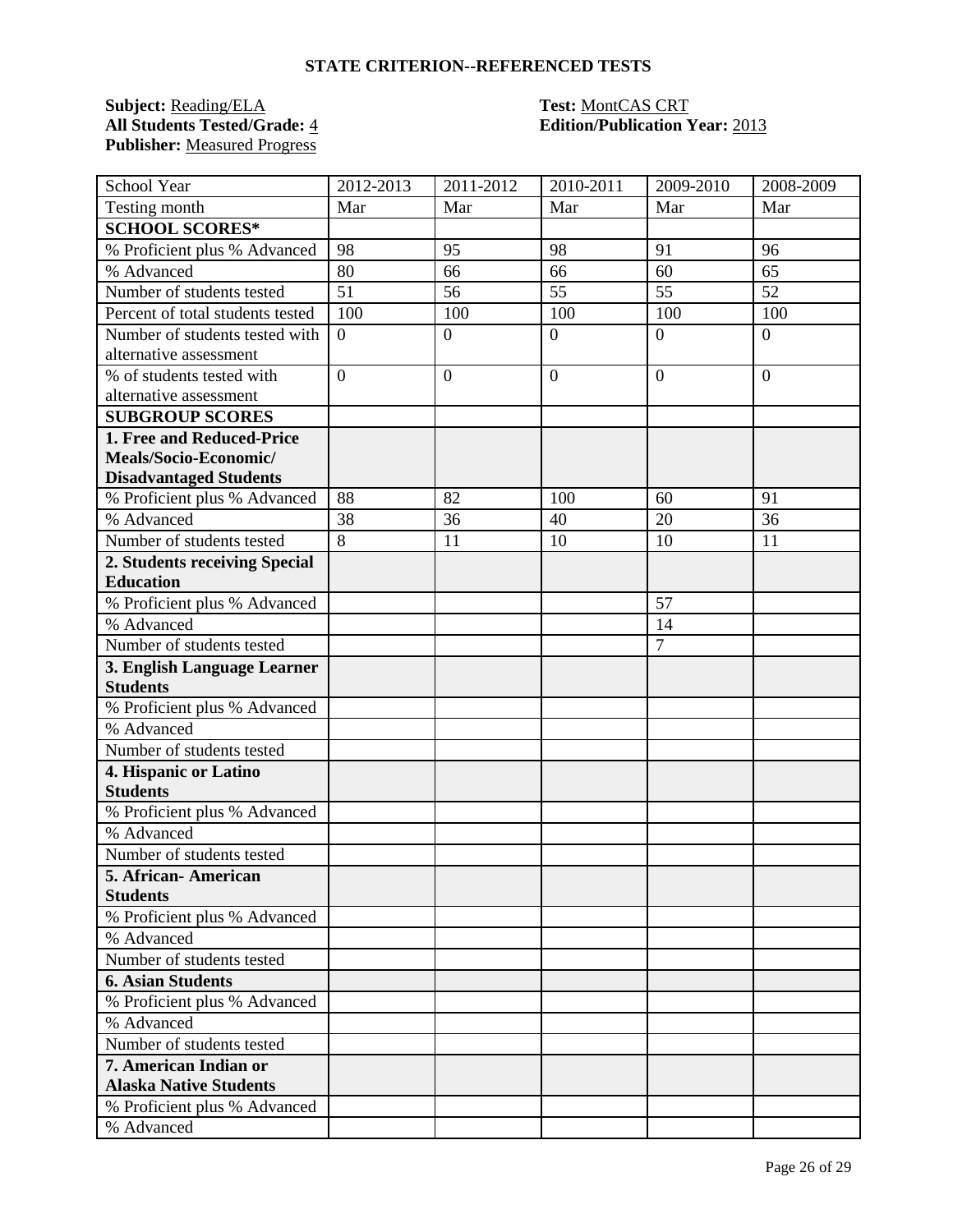| Number of students tested        |    |    |    |    |    |
|----------------------------------|----|----|----|----|----|
| 8. Native Hawaiian or other      |    |    |    |    |    |
| <b>Pacific Islander Students</b> |    |    |    |    |    |
| % Proficient plus % Advanced     |    |    |    |    |    |
| % Advanced                       |    |    |    |    |    |
| Number of students tested        |    |    |    |    |    |
| <b>9. White Students</b>         |    |    |    |    |    |
| % Proficient plus % Advanced     | 98 | 94 | 98 | 94 | 96 |
| % Advanced                       | 82 | 69 | 69 | 60 | 68 |
| Number of students tested        | 50 | 52 | 49 | 50 | 50 |
| <b>10. Two or More Races</b>     |    |    |    |    |    |
| identified Students              |    |    |    |    |    |
| % Proficient plus % Advanced     |    |    |    |    |    |
| % Advanced                       |    |    |    |    |    |
| Number of students tested        |    |    |    |    |    |
| 11. Other 1: Other 1             |    |    |    |    |    |
| % Proficient plus % Advanced     |    |    |    |    |    |
| % Advanced                       |    |    |    |    |    |
| Number of students tested        |    |    |    |    |    |
| 12. Other 2: Other 2             |    |    |    |    |    |
| % Proficient plus % Advanced     |    |    |    |    |    |
| % Advanced                       |    |    |    |    |    |
| Number of students tested        |    |    |    |    |    |
| 13. Other 3: Other 3             |    |    |    |    |    |
| % Proficient plus % Advanced     |    |    |    |    |    |
| % Advanced                       |    |    |    |    |    |
| Number of students tested        |    |    |    |    |    |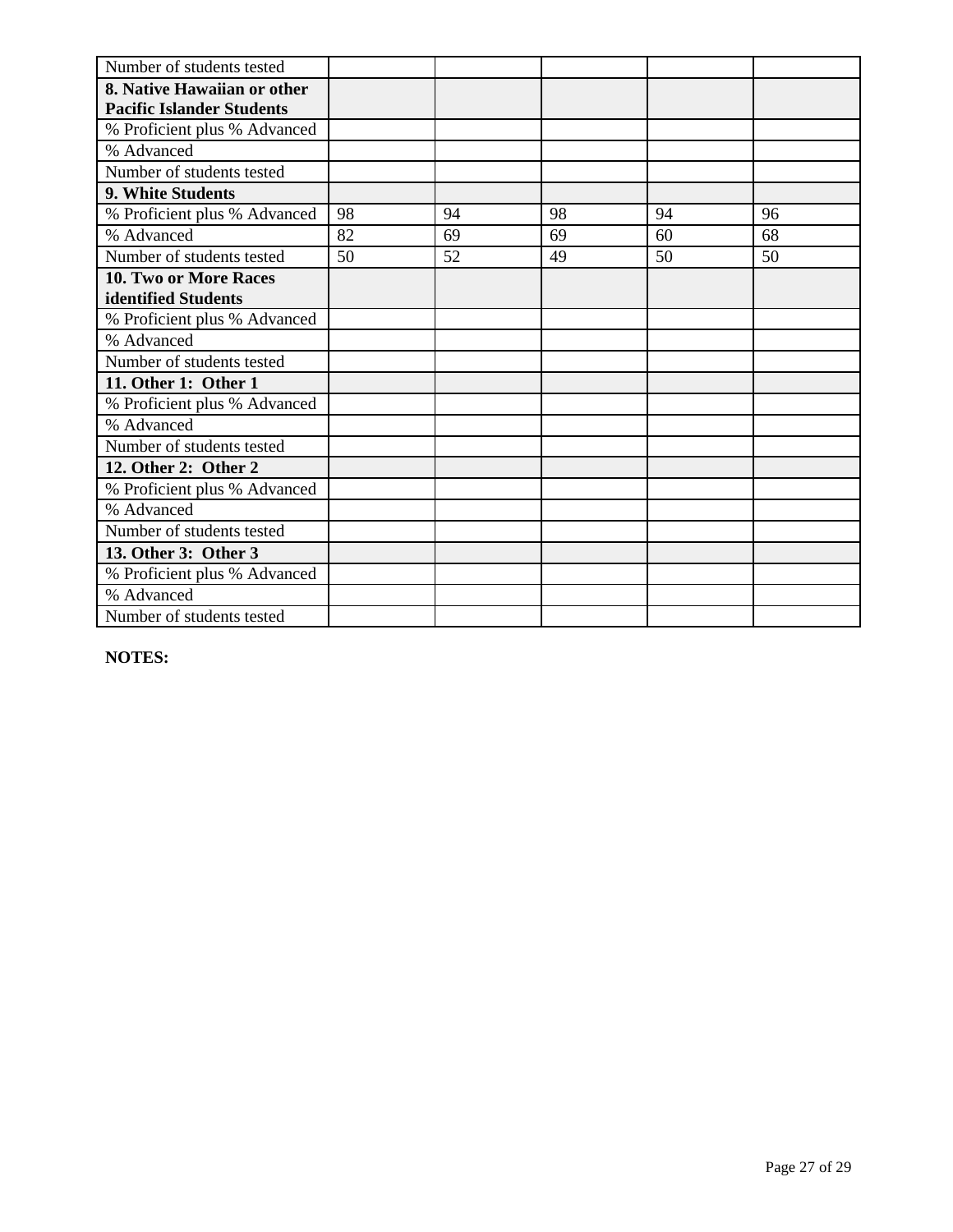### **Subject:** <u>Reading/ELA</u> **Test:** <u>MontCAS CRT</u><br>All Students Tested/Grade: <u>5</u> **Test: Edition/Publication** 1 **Publisher:** Measured Progress

### **Edition/Publication Year: 2013**

| School Year                      | 2012-2013        | 2011-2012        | 2010-2011      | 2009-2010        | 2008-2009        |
|----------------------------------|------------------|------------------|----------------|------------------|------------------|
| Testing month                    | Mar              | Mar              | Mar            | Mar              | Mar              |
| <b>SCHOOL SCORES*</b>            |                  |                  |                |                  |                  |
| % Proficient plus % Advanced     | 100              | 96               | 92             | 95               | 89               |
| % Advanced                       | 76               | 86               | 73             | 71               | 66               |
| Number of students tested        | 58               | 52               | 52             | 56               | 55               |
| Percent of total students tested | 100              | 100              | 100            | 100              | 100              |
| Number of students tested with   | $\boldsymbol{0}$ | $\boldsymbol{0}$ | $\overline{0}$ | $\boldsymbol{0}$ | $\boldsymbol{0}$ |
| alternative assessment           |                  |                  |                |                  |                  |
| % of students tested with        | $\overline{0}$   | $\overline{0}$   | $\overline{0}$ | $\overline{0}$   | $\overline{0}$   |
| alternative assessment           |                  |                  |                |                  |                  |
| <b>SUBGROUP SCORES</b>           |                  |                  |                |                  |                  |
| 1. Free and Reduced-Price        |                  |                  |                |                  |                  |
| Meals/Socio-Economic/            |                  |                  |                |                  |                  |
| <b>Disadvantaged Students</b>    |                  |                  |                |                  |                  |
| % Proficient plus % Advanced     | 100              | 91               | 67             | 82               | 83               |
| % Advanced                       | 58               | 82               | 50             | 18               | 25               |
| Number of students tested        | 12               | 11               | 12             | 11               | 12               |
| 2. Students receiving Special    |                  |                  |                |                  |                  |
| <b>Education</b>                 |                  |                  |                |                  |                  |
| % Proficient plus % Advanced     | 100              | 67               | 56             |                  |                  |
| % Advanced                       | 86               | 33               | 33             |                  |                  |
| Number of students tested        | $\overline{7}$   | 6                | 9              |                  |                  |
| 3. English Language Learner      |                  |                  |                |                  |                  |
| <b>Students</b>                  |                  |                  |                |                  |                  |
| % Proficient plus % Advanced     |                  |                  |                |                  |                  |
| % Advanced                       |                  |                  |                |                  |                  |
| Number of students tested        |                  |                  |                |                  |                  |
| 4. Hispanic or Latino            |                  |                  |                |                  |                  |
| <b>Students</b>                  |                  |                  |                |                  |                  |
| % Proficient plus % Advanced     |                  |                  |                |                  |                  |
| % Advanced                       |                  |                  |                |                  |                  |
| Number of students tested        |                  |                  |                |                  |                  |
| 5. African- American             |                  |                  |                |                  |                  |
| <b>Students</b>                  |                  |                  |                |                  |                  |
| % Proficient plus % Advanced     |                  |                  |                |                  |                  |
| % Advanced                       |                  |                  |                |                  |                  |
| Number of students tested        |                  |                  |                |                  |                  |
| <b>6. Asian Students</b>         |                  |                  |                |                  |                  |
| % Proficient plus % Advanced     |                  |                  |                |                  |                  |
| % Advanced                       |                  |                  |                |                  |                  |
| Number of students tested        |                  |                  |                |                  |                  |
| 7. American Indian or            |                  |                  |                |                  |                  |
| <b>Alaska Native Students</b>    |                  |                  |                |                  |                  |
| % Proficient plus % Advanced     |                  |                  |                |                  |                  |
| % Advanced                       |                  |                  |                |                  |                  |